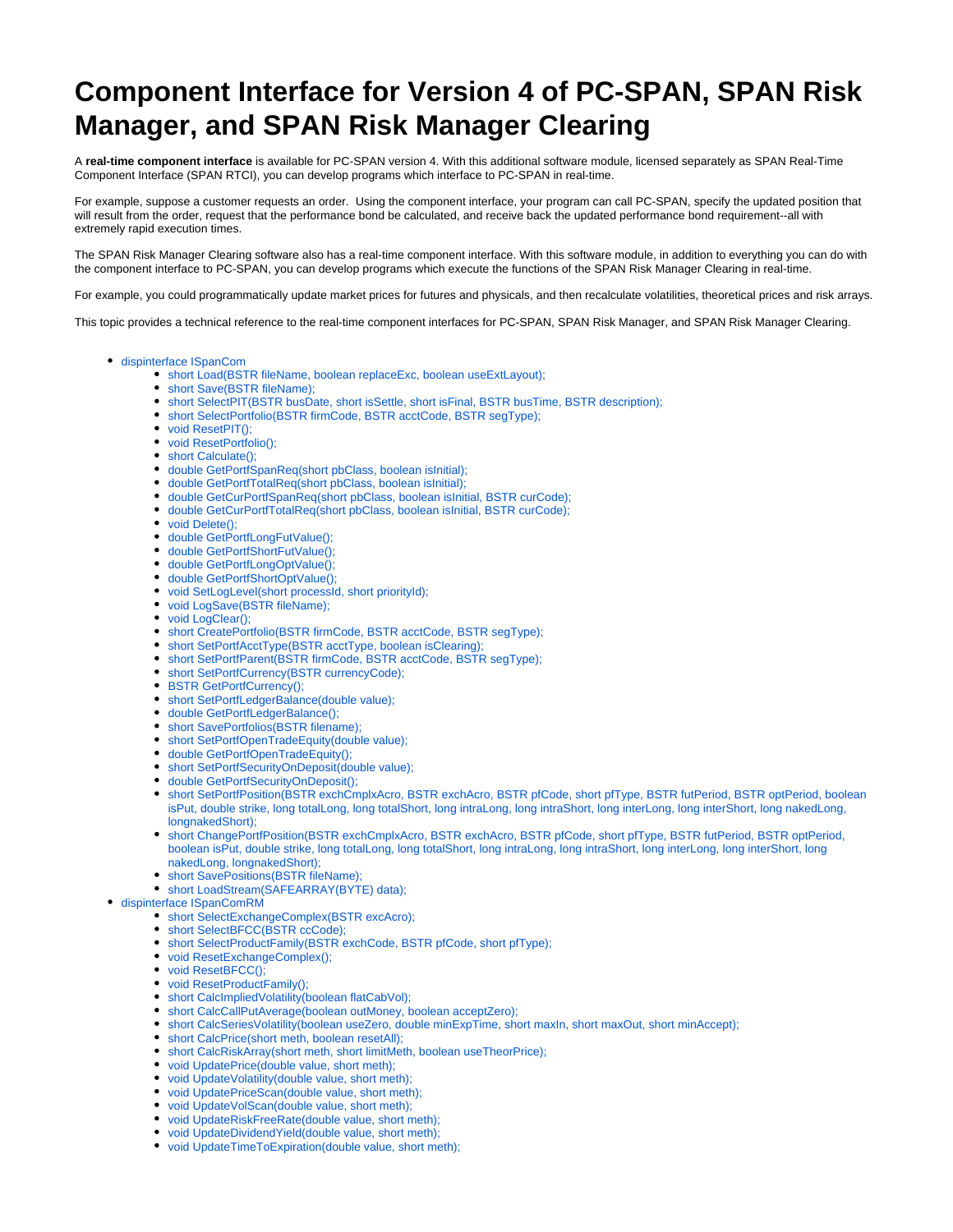- [short UpdateCDSValue\(short valueType, double value, short meth\);](#page-15-3)
- [short SetStartPeriod\(BSTR periodCode\);](#page-16-0)
- [short SetEndPeriod\(BSTR periodCode\);](#page-16-1)
- [void ResetPeriods\(\);](#page-17-0)
- [short CopyPIT\(BSTR description, BSTR busDate, short isSettle, short isFinal, BSTR busTime\);](#page-17-1)
- [void DoMarketObservation\(\);](#page-17-2)
- [void ResetMarketPrices\(\);](#page-17-3)
- [double GetPortfMTMFut\(\);](#page-17-4)
- [double GetPortfMTMPrem\(\);](#page-18-0)
- [double GetPortfMTMTFut\(\);](#page-18-1)
- [double GetPortfMTMTPrem\(\);](#page-18-2)
- [double GetPortfUnrealizedPL\(\);](#page-18-3)
- [double GetPortfRealizedPLOpen\(\);](#page-18-4)
- [double GetPortfRealizedPLLiq\(\);](#page-18-5) • [short SaveRegistryTo\(BSTR fileName\);](#page-19-0)
- [short ApplyWhatIf\(BSTR fileName, boolean doCalc\);](#page-19-1)
- [short CalcValues\(\);](#page-19-2)
- [short CalcGreeks\(short meth\);](#page-19-3)
- [short ReplicateBasePrices\(\);](#page-19-4)
- [short ApplyVolatilitySkew\(short meth\);](#page-20-0)
- [short PostTrade\(BSTR timeStamp, long tradeId, BSTR exchCmplxAcro, BSTR exchAcro, BSTR pfCode, short pfType, BSTR futPeriod,](#page-20-1)  [BSTR optPeriod, boolean isPut, double strike, double price, long tradeQty\);](#page-20-1)
- [short ResetPrices\(short prodType\);](#page-21-0)

Below is an example of calling the component interface from Visual C++ code.

```
#include <stdio.h>
#include <ole2.h>
#import "C:\Span4\Bin\SpanCom.tlb" no_namespace, named_guids
```

```
int main(int argc, char* argv[])
```
if(FAILED(::CoInitialize(NULL))) return 1;

```
 ISpanCom* pSpanCom;
 if(SUCCEEDED(::CoCreateInstance(CLSID_SpanCom, NULL, CLSCTX_LOCAL_SERVER,
   __uuidof(ISpanCom), (LPVOID*) &pSpanCom)))
 {
        printf( "Success\n");
        // pSpanCom->Load("C:\\cme0216s.par",1,0);
        pSpanCom->Release();
 }
 else printf("Fail\n");
 ::CoUninitialize();
```
}

{

# <span id="page-1-0"></span>dispinterface ISpanCom

# **methods:**

return 0;

# <span id="page-1-1"></span>**short Load(BSTR fileName, boolean replaceExc, boolean useExtLayout);** Description:

Load any SPAN recognized file into PC-SPAN, including SPAN files (\*.SPN), classic "flat-files" (\*.PA2), position files (\*.txt and \*.pos), etc. All position files (\*.txt and \*.pos) require corresponding risk parameter files to be already loaded. Positions are loaded into the currently selected point in time. If this point in time is not present positions are loaded into the first available point in time.

For more details on supported file formats, click [here.](https://www.cmegroup.com/confluence/display/pubspan/Layout+Guides)

Parameters:

- fileName BSTR The document to be loaded.
- replaceExc bool Specifies whether PC-SPAN should replace already loaded exchange complexes with the ones from the file (true) or leave them intact (false)
- useExtLayout bool Specifies whether PC-SPAN should use extended file layout when loading positions. It is only used for loading old format position files (\*.txt).

Return Value:

<span id="page-1-2"></span>short - Return value can be 0 (success) or non-zero (failure).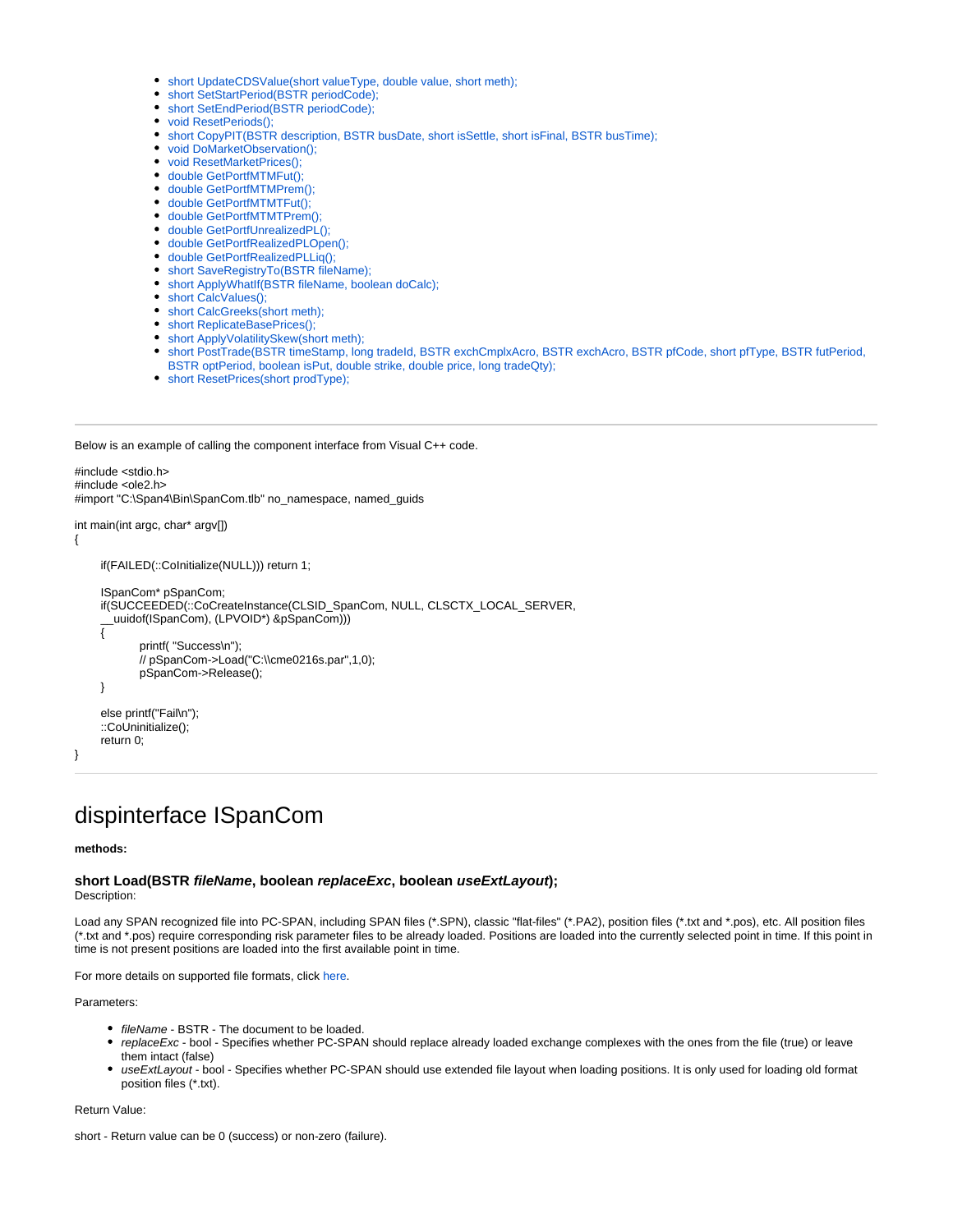# **short Save(BSTR fileName);**

# Description:

Saves all the information from PC-SPAN into a file.

# Parameters:

• fileName - BSTR - The name of document to be saved, in the SPAN [XML format.](https://www.cmegroup.com/confluence/display/pubspan/XML-based+Risk+Parameter+File)

# Return Value:

<span id="page-2-0"></span>short - Return value can be 0 (success) or non-zero (failure). **short SelectPIT(BSTR busDate, short isSettle, short isFinal, BSTR busTime, BSTR description);**

#### Description:

Selects a specified point in time as current point in time. Once selected, a point in time remains selected until it is reset, a different point in time is selected, or until the point in time is cleared.

# Parameters:

- busDate BSTR The date of the point in time to select. The point in time must be in a "YYYYMMDD" format. Alternatively, the busDate string parameter may be empty to select the first point in time.
- isSettle short Search for a point in time where the settlement is: '0' for non-settlement; '1' for settlement; or '-1' for no preference on settlement indication.
- isFinal short Search for a point in time where the final flag is: '0' for not final; '1' for final; or '-1' for no preference on final indication.
- busTime BSTR When the isSettle flag is 0, the busTime may be optionally specified. It is formatted as "HHMM". If isSettle flag is not 0, the busTime is ignored.
- description BSTR When the isSettle flag is not -1, the description may be optionally specified to match the description of available points in time. If passed as an empty string, it is ignored.

#### Remarks:

If busDate is empty and the isSettle is -1, the rest of the parameters are ignored and first available point in time is selected. If either isSettle or isFinal is set to -1 this parameter and all parameters following it are ignored. If busTime or description is empty it is ignored.

#### Return Value:

# <span id="page-2-1"></span>short - Return value can be 0 (success) or non-zero (failure). **short SelectPortfolio(BSTR firmCode, BSTR acctCode, BSTR segType);**

#### Description:

Selects specified portfolio as current. This method searches for the specified portfolio in the currently selected point in time. If point in time is not selected it fails.

# Parameters:

- firmCode BSTR If not empty, it will be used to match the firm code to find the portfolio.
- acctCode BSTR If not empty, it will be used to match the account code.
- segType BSTR If not empty, it will be used to match the seg type code.

#### Remarks:

If all parameters are empty, the first portfolio will be selected. Any combination of parameters may be used.

#### Return Value:

short - Return value can be 0 (success) or non-zero (failure).

# <span id="page-2-2"></span>**void ResetPIT();**

Description:

Sets currently selected point in time to NULL (removes selection). Also resets portfolio selection.

#### Parameters:

None

# Remarks:

When the point in time selection is reset, the point in time is still available. It is merely no longer selected as the active point in time.

# Return Value:

<span id="page-2-3"></span>None **void ResetPortfolio();**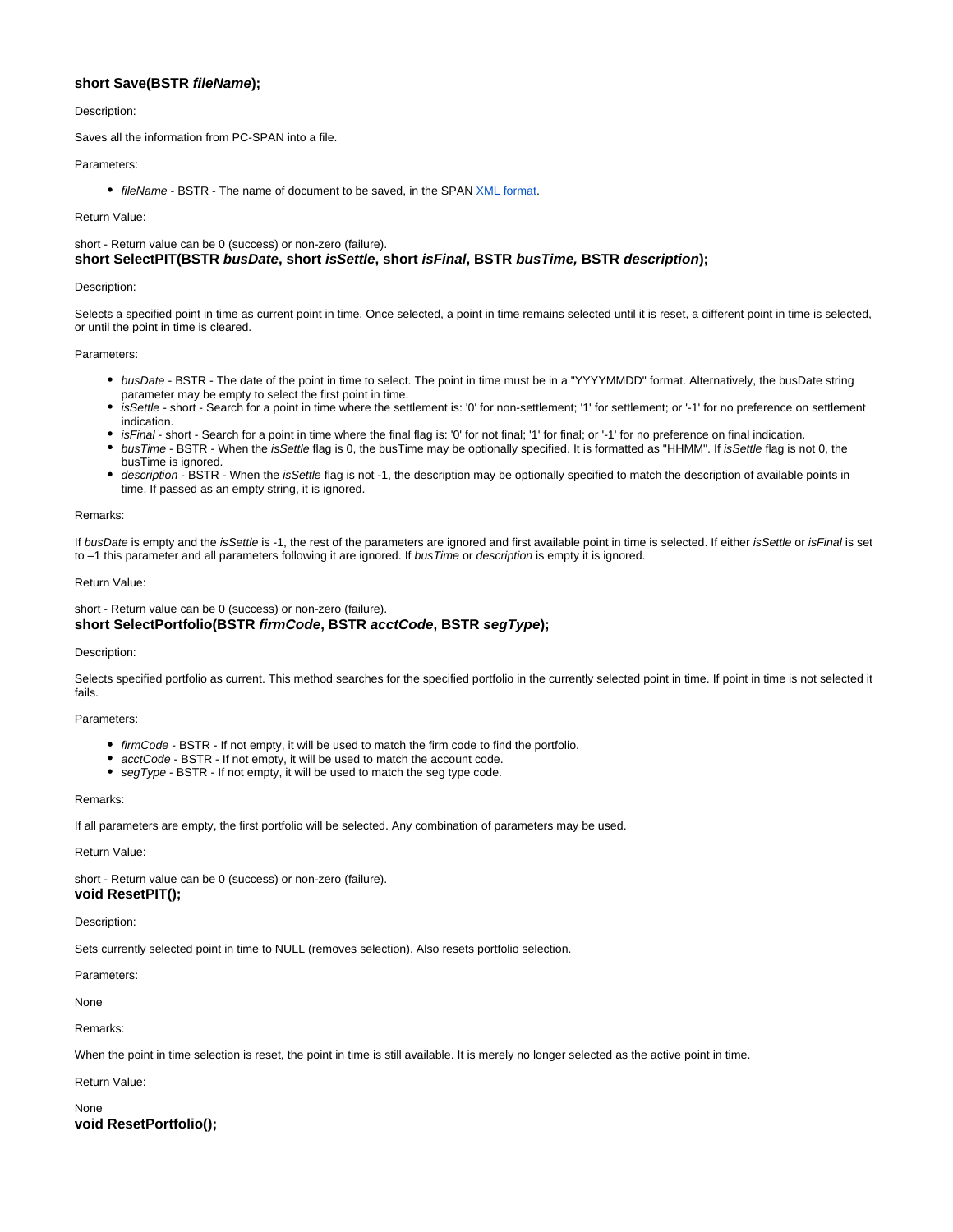# Description:

Sets currently selected portfolio to NULL (removes selection).

Parameters:

None

# Remarks:

When this call is made, the portfolio is still available. It is no longer selected as the active portfolio. The point in time selection is not affected by this call.

# Return Value:

<span id="page-3-0"></span>None **short Calculate();**

# Description:

Performs SPAN requirements calculations for the currently selected object. If portfolio selection is not NULL it does calculations only for the selected portfolio. If it is NULL and point in time selection is not NULL it does calculations for all portfolios in the selected point in time. If both selected portfolio and selected point in time are NULL it does calculations for all points in time and portfolios loaded into PC-SPAN.

Parameters:

# None

# Return Value:

<span id="page-3-1"></span>short - Return value can be 0 (success) or non-zero (failure). **double GetPortfSpanReq(short pbClass, boolean isInitial);**

# Description:

Returns SPAN requirement calculated for the selected portfolio. If a portfolio is not selected (NULL) or if [Calculate](#page-3-0) has not been called, the return is 0.

# Parameters:

- pbClass short Specifies the class of the requirement. It can be 1(CORE) or 2(RESERVE).
- isInitial boolean Indicates maintenance (false) or initial (true) requirement.

# Return Value:

<span id="page-3-2"></span>double - Returns SPAN requirement calculated for the selected portfolio. **double GetPortfTotalReq(short pbClass, boolean isInitial);**

#### Description:

Returns Total requirement calculated for the selected portfolio. If a portfolio is not selected (NULL) or if [Calculate](#page-3-0) has not been called, the return is 0.

#### Parameters:

- pbClass short Specifies the class of the requirement. It can be 1(CORE) or 2(RESERVE).
- $\bullet$ isInitial - boolean - Indicates maintenance (false) or initial (true) requirement.

# Return Value:

<span id="page-3-3"></span>double - Returns Total requirement calculated for the selected portfolio. **double GetCurPortfSpanReq(short pbClass, boolean isInitial, BSTR curCode);**

#### Description:

Returns SPAN requirement calculated for the selected portfolio for the specified currency. If a portfolio is not selected (NULL), or if an invalid curCode is passed, or if [Calculate](#page-3-0) has not been called, the return is 0.

# Parameters:

- pbClass short Specifies the class of the requirement. It can be 1(CORE) or 2(RESERVE).
- **•** *isInitial* boolean Indicates maintenance (false) or initial (true) requirement.
- curCode BSTR Specifies the currency code to get the Span requirement in.

#### Return Value:

# <span id="page-3-4"></span>double - Returns SPAN requirement calculated for the selected portfolio for the specified currency.

**double GetCurPortfTotalReq(short pbClass, boolean isInitial, BSTR curCode);**

# Description: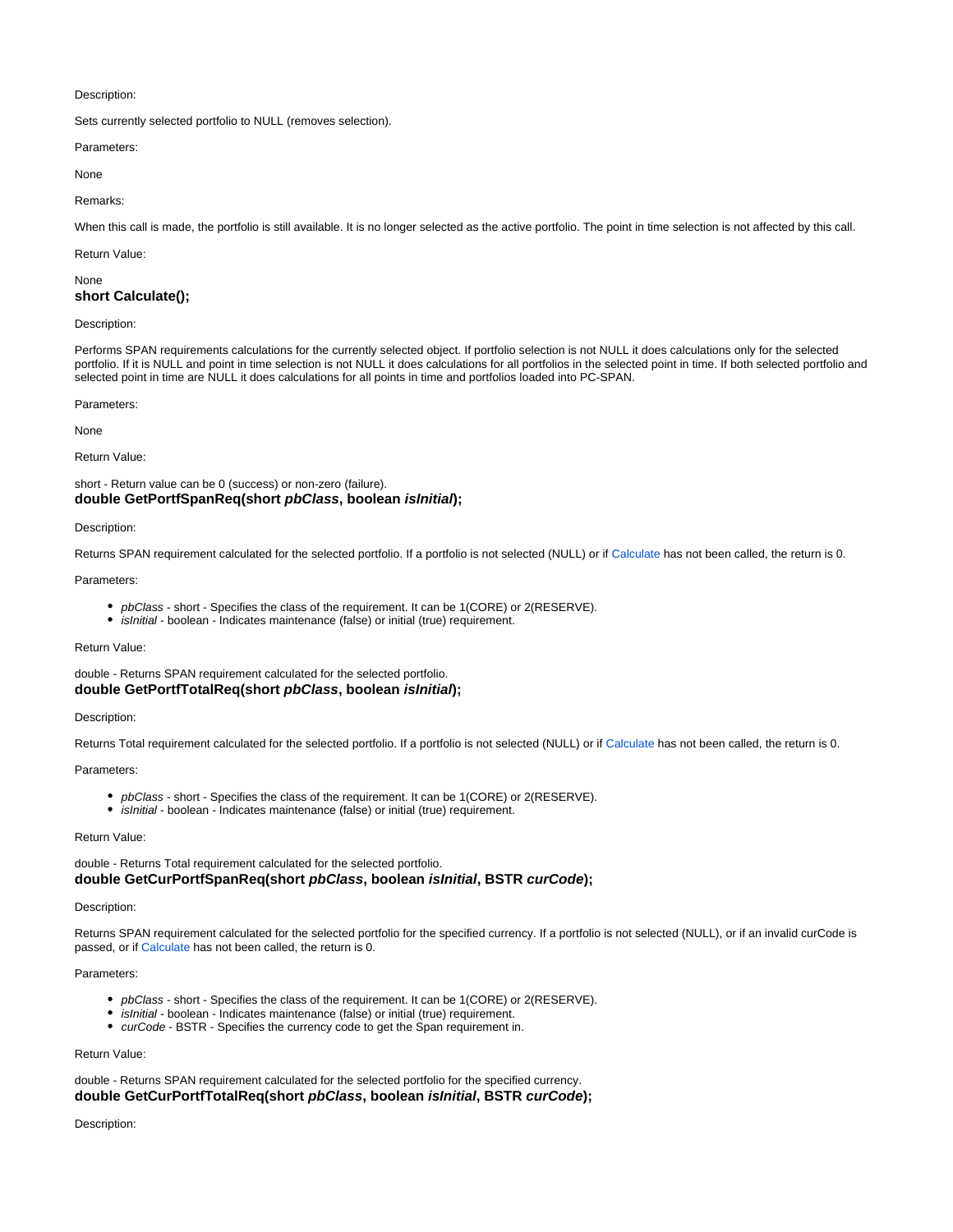Returns Total requirement calculated for the selected portfolio for the specified currency. If a portfolio is not selected (NULL), or if an invalid curCode is passed, or if [Calculate](#page-3-0) has not been called, the return is 0.

# Parameters:

- pbClass short Specifies the class of the requirement. It can be 1(CORE) or 2(RESERVE).
- isInitial boolean Indicates maintenance (false) or initial (true) requirement.
- curCode BSTR Specifies the currency code to get the Total requirement in.
- *curCode* BSTR Specifies the currency code to get the Total requirement in.

# Return Value:

double - Returns Total requirement calculated for the selected portfolio for the specified currency.

# <span id="page-4-0"></span>**void Delete();**

# Description:

Deletes currently selected object from PC-SPAN. If a portfolio selection has been made, it deletes only the selected portfolio. If it is not selected (NULL) and a point in time selection is selected (NULL) it deletes the selected point in time. If both neither a portfolio or a point in time are selected (both NULL), then the whole contents of the PC-SPAN is deleted.

Parameters:

None

Return Value:

None

# <span id="page-4-1"></span>**double GetPortfLongFutValue();**

Description:

Returns long futures value calculated for the selected portfolio. If portfolio is not selected (NULL) it returns 0.

Parameters:

None

Return Value:

<span id="page-4-2"></span>double - Returns long futures value for selected portfolio. **double GetPortfShortFutValue();**

# Description:

Returns short futures value calculated for the selected portfolio. If portfolio is not selected (NULL) it returns 0.

Parameters:

None

Return Value:

<span id="page-4-3"></span>double - Returns short futures value for selected portfolio. **double GetPortfLongOptValue();**

Description:

Returns long options value calculated for the selected portfolio. If portfolio is not selected (NULL) it returns 0.

Parameters:

None

Return Value:

<span id="page-4-4"></span>double - Returns long options value for selected portfolio. **double GetPortfShortOptValue();**

Description:

Returns short options value calculated for the selected portfolio. If portfolio is not selected (NULL) it returns 0.

Parameters:

None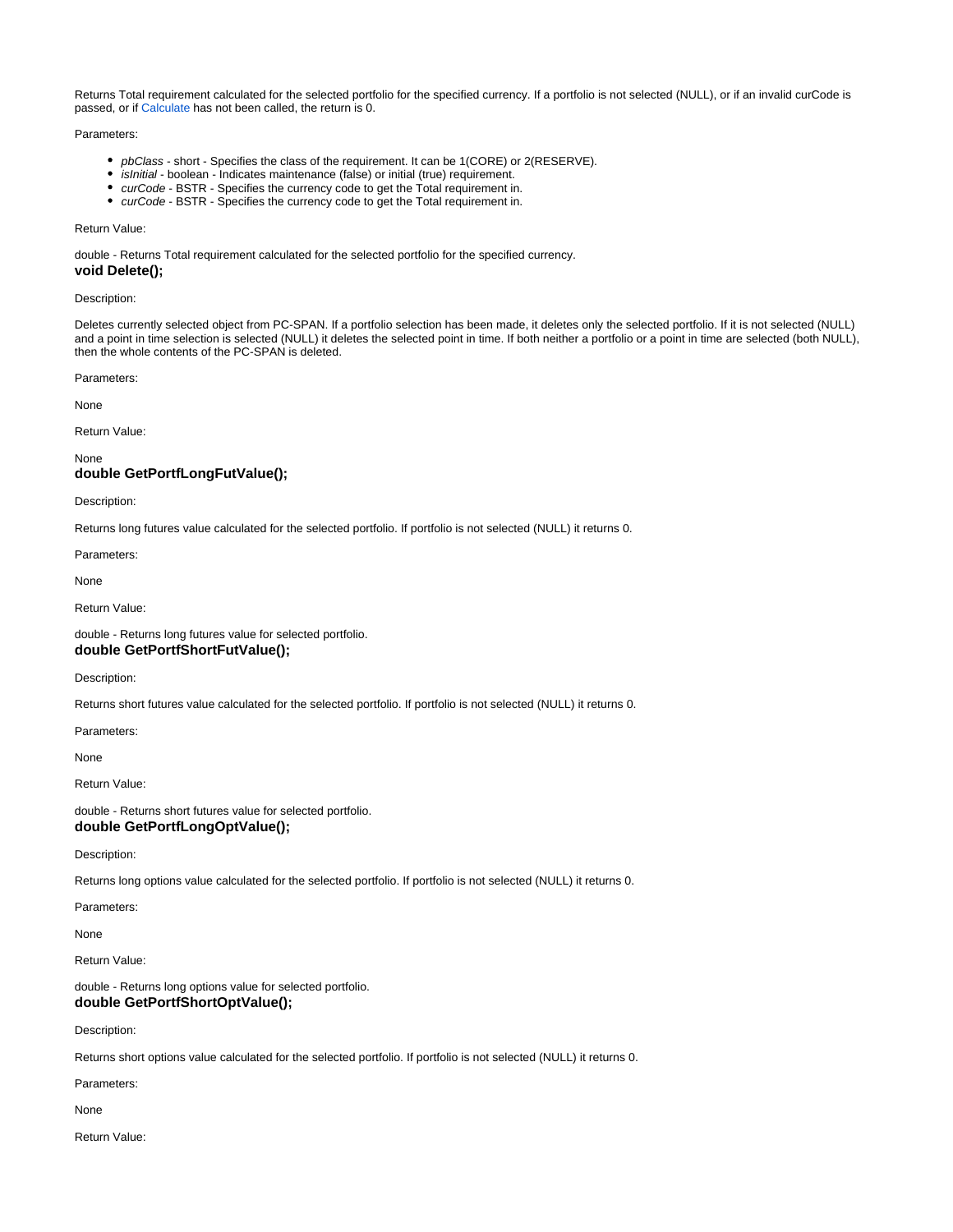<span id="page-5-0"></span>double - Returns short options value for selected portfolio. **void SetLogLevel(short processId, short priorityId);**

Description:

Use this method to specify logging level for PC-SPAN.

Parameters

processId - short - The upper limit for process id of the log message source. Possible values for processLimits are:

| PROC ID LOAD RISK            | $= 10$    |
|------------------------------|-----------|
| PROC ID LOAD POS             | $= 20$ ;  |
| PROC ID LOAD XML             | $= 30$ ;  |
| PROC ID OMNIBUS              | $= 40$ ;  |
| PROC ID CALC START           | $= 51$    |
| PROC ID CALC PBOND           | $= 60$ ;  |
| PROC ID CALC SPREAD          | $= 70;$   |
| PROC ID CALC LIQ RISK        | $= 80$    |
| PROC ID CALC DETAIL START    | $= 101$   |
| PROC ID CALC SPREAD DETAIL   | $= 110$ ; |
| PROC_ID_CALC_LIQ_RISK_DETAIL | $= 120$ ; |
| PROC ID CALC POS DETAIL      | $= 130$   |
| PROC ID UPPER                | = -1:     |

• priorityId - short - The lower limit for the log message priority. Possible values for the priorityId are:

| PRIORITY ID LOW     | = -1:    |
|---------------------|----------|
| PRIORITY ID NORMAL  | $= 10$   |
| PRIORITY ID WARNING | $= 20$ : |
| PRIORITY ID ERROR   | $= 30:$  |

# Remarks:

Default values are 0 (processId) and 30 (priorityId - only errors) are logged.

Return Value:

<span id="page-5-1"></span>None **void LogSave(BSTR fileName);**

Description:

Saves PC-SPAN log into the file specified by fileName.

Parameters:

fileName - BSTR - The file name to save the log as.

Return Value:

<span id="page-5-2"></span>None **void LogClear();**

Description:

Clears the PC-SPAN Log.

Parameters:

None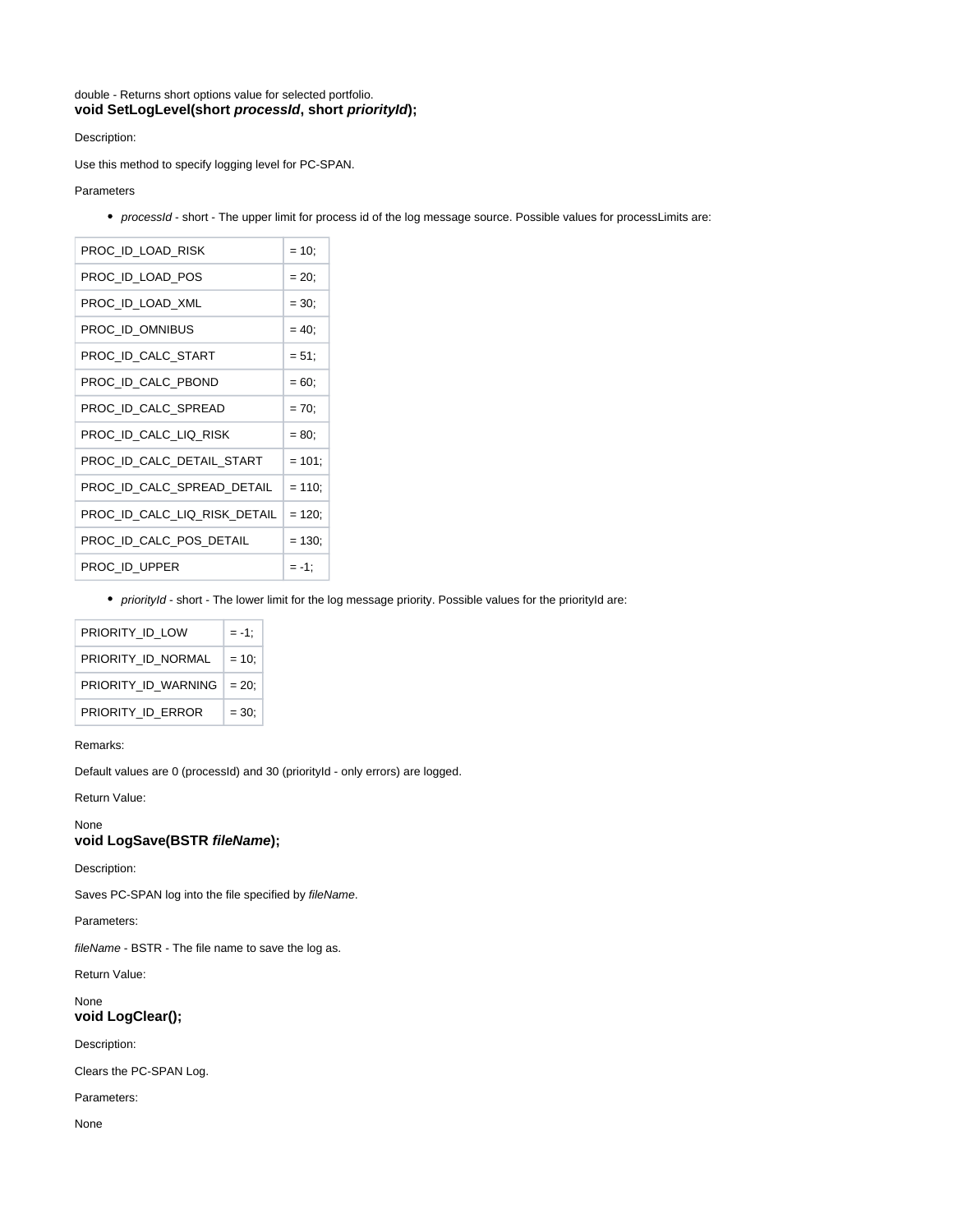Return Value:

# <span id="page-6-0"></span>**short CreatePortfolio(BSTR firmCode, BSTR acctCode, BSTR segType);**

Description:

None

Creates a new portfolio with specified parameters in the selected point in time and selects it as current. The call will fail if a point in time is not selected. If portfolio with given parameters already exist selects the existing portfolio as current (the call does not create a duplicate one).

Parameters:

- firmCode BSTR The firm code to create a portfolio with.
- acctCode BSTR The account code to create a portfolio with.
- segType BSTR The segment type to create a portfolio with. If segType is empty, a "N/A" segment type is assumed.

Return Value:

<span id="page-6-1"></span>short - Returns 0 (success) or non-zero (failure). **short SetPortfAcctType(BSTR acctType, boolean isClearing);**

# Description:

Sets account type for the selected portfolio. If portfolio is not selected the call will fail. If the specified account type is not found in the organization master database the call will fail. The selected portfolio can not have positions already defined otherwise the call will fail.

# Parameters:

• acctType - BSTR - The account type for the selected portfolio. The following values are currently defined for the acctType:

| N  | - normal               |
|----|------------------------|
| М  | - member               |
| н  | - hedge                |
| S. | - speculator           |
| O  | - omnibus (speculator) |
| Ω  | - omnibus (hedge).     |

• isClearing - boolean - specifies whether account is customer(false) or clearing(true).

Return Value:

<span id="page-6-2"></span>short - Returns 0 (success) or non-zero (failure). **short SetPortfParent(BSTR firmCode, BSTR acctCode, BSTR segType);**

# Description:

Sets parent portfolio for the selected portfolio by finding a portfolio using the parameters provided. Used only for omnibus accounts. Only omnibus account can be a parent of another portfolio. Only one level of parents is supported. Fails if portfolio is not selected, parent portfolio can not be found or omnibus rules are violated.

Parameters:

- firmCode BSTR The portfolio firmCode to search for the selected portfolio.
- acctCode BSTR The portfolio acctCode to search for the selected portfolio.
- segType BSTR The portfolio segType to search for the selected portfolio.

# Return Value

<span id="page-6-3"></span>short - Returns 0 (success) or non-zero (failure). **short SetPortfCurrency(BSTR currencyCode);**

Description:

Sets currency for the selected portfolio.

Parameters

currencyCode - BSTR - A three-letter ISO code for the currency (USD, EUR, GBP etc.).

#### Remarks

The call will fail if a portfolio is not selected or if the currency parameter is not defined in the organization master database.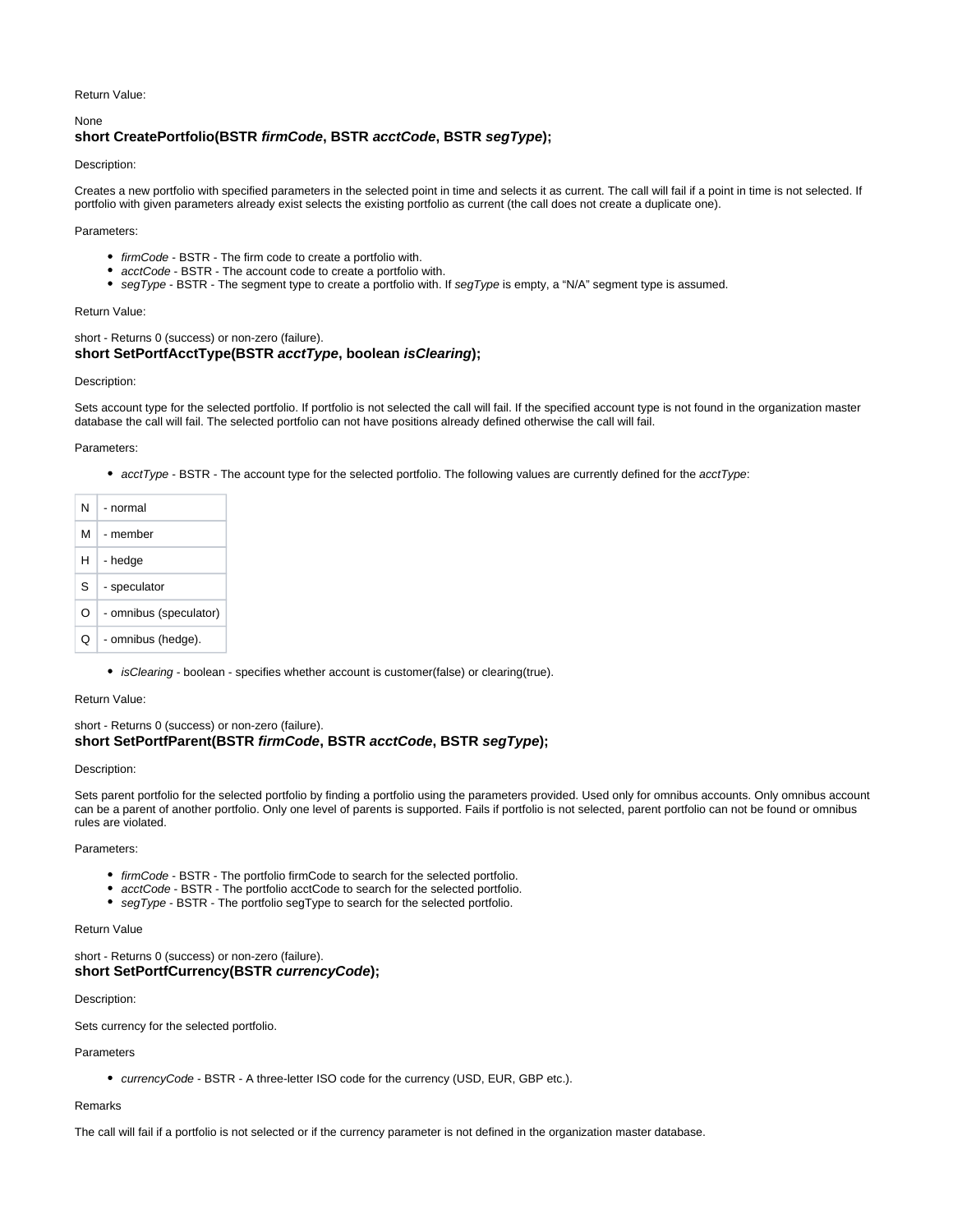#### Return Value

# <span id="page-7-0"></span>short - Returns 0 (success) or non-zero (failure). **BSTR GetPortfCurrency();**

# Description:

Returns a three-letter ISO code for the currency of the selected portfolio. If a portfolio is not selected or the currency for it is not specified method returns an empty string.

#### Parameters:

None

Return Value:

# <span id="page-7-1"></span>BSTR - Returns an ISO code for the selected portfolio currency. **short SetPortfLedgerBalance(double value);**

# Description:

Sets ledger balance for the selected portfolio. Fails if portfolio is not selected.

Parameters:

• value - double - The portfolio ledger balance to set.

Return Value:

# <span id="page-7-2"></span>short - Returns 0 (success) or non-zero (failure). **double GetPortfLedgerBalance();**

Description:

Returns ledger balance for the selected portfolio. If portfolio is not selected, the call will fail.

Parameters:

None

Return Value:

<span id="page-7-3"></span>double - Returns the ledge balance or 0 if no portfolio is selected. **short SavePortfolios(BSTR filename);**

Description:

Saves portfolios to a file.

# Parameters:

• fileName - BSTR - The name of the portfolio file to save.

# Remarks:

If a portfolio is selected, only the selected portfolio will be saved. If a portfolio is not selected but a point in time is selected, all of the portfolios belonging to the selected point in time will be saved. A portfolio or a point in time must be selected, otherwise the call will fail.

Return Value:

# <span id="page-7-4"></span>short - Returns 0 (success) or non-zero (failure). **short SetPortfOpenTradeEquity(double value);**

Description:

Sets open trade equity for the selected portfolio. Fails if portfolio is not selected.

Parameters:

• value- double - The open trade equity to set.

Return Value:

# <span id="page-7-5"></span>short - Returns 0 (success) or non-zero (failure). **double GetPortfOpenTradeEquity();**

Description: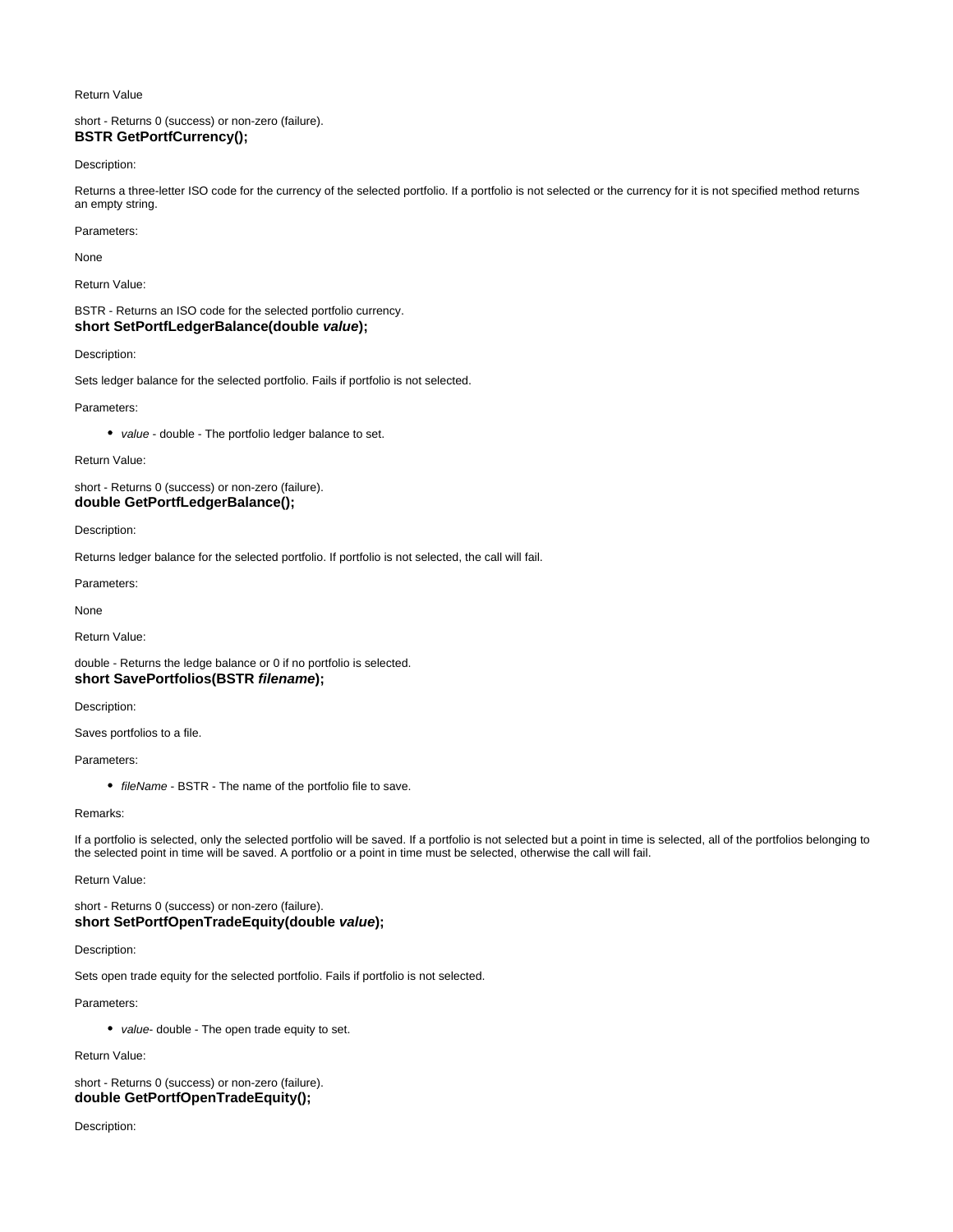Returns open trade equity for the selected portfolio. If a portfolio is not selected, the return will be 0.

Parameters:

None

Return Value:

<span id="page-8-0"></span>double - Returns open trade equity or 0 if no portfolio is selected. **short SetPortfSecurityOnDeposit(double value);**

Description:

Sets security on deposit for the selected portfolio. The call will fail if a portfolio is not selected.

Parameters:

• value - double - The security on deposit value to set.

Return Value:

<span id="page-8-1"></span>short - Returns 0 (success) or non-zero (failure). **double GetPortfSecurityOnDeposit();**

Description:

Returns security on deposit for the selected portfolio. If a portfolio is not selected returns 0.

Parameters:

None

Return Value:

double - Returns the security on deposit or 0 if no portfolio is selected.

<span id="page-8-2"></span>**short SetPortfPosition(BSTR exchCmplxAcro, BSTR exchAcro, BSTR pfCode, short pfType, BSTR futPeriod, BSTR optP** eriod, boolean isPut, double strike, long totalLong, long totalShort, long intraLong, long intraShort, long interLong, long **interShort, long nakedLong, longnakedShort);**

Description:

Sets positions in the selected portfolio in the specified contract. If portfolio is not selected or contract can not be found the method will fail.

# Parameters:

- exchCmplxAcro BSTR The exchange complex acronym ("CME", "BOTCC", etc.)
- exchAcro BSTR The exchange acronym ("CME", "CBT", etc.)
- pfCode BSTR The product family code ("SP", "BP", etc.)
- pfType short The product family type. Possible values are:

| 1  | - physical              |
|----|-------------------------|
| 2  | - debt                  |
| 3  | - stock                 |
| 11 | - future                |
| 12 | - equivalence debt      |
| 14 | - forward               |
| 15 | - interest rate swap    |
| 16 | - E-Debt                |
| 17 | - credit rate swap      |
| 21 | - option on physical    |
| 22 | - option on future      |
| 23 | - option on equity      |
| 31 | - combination           |
| 41 | - option on combination |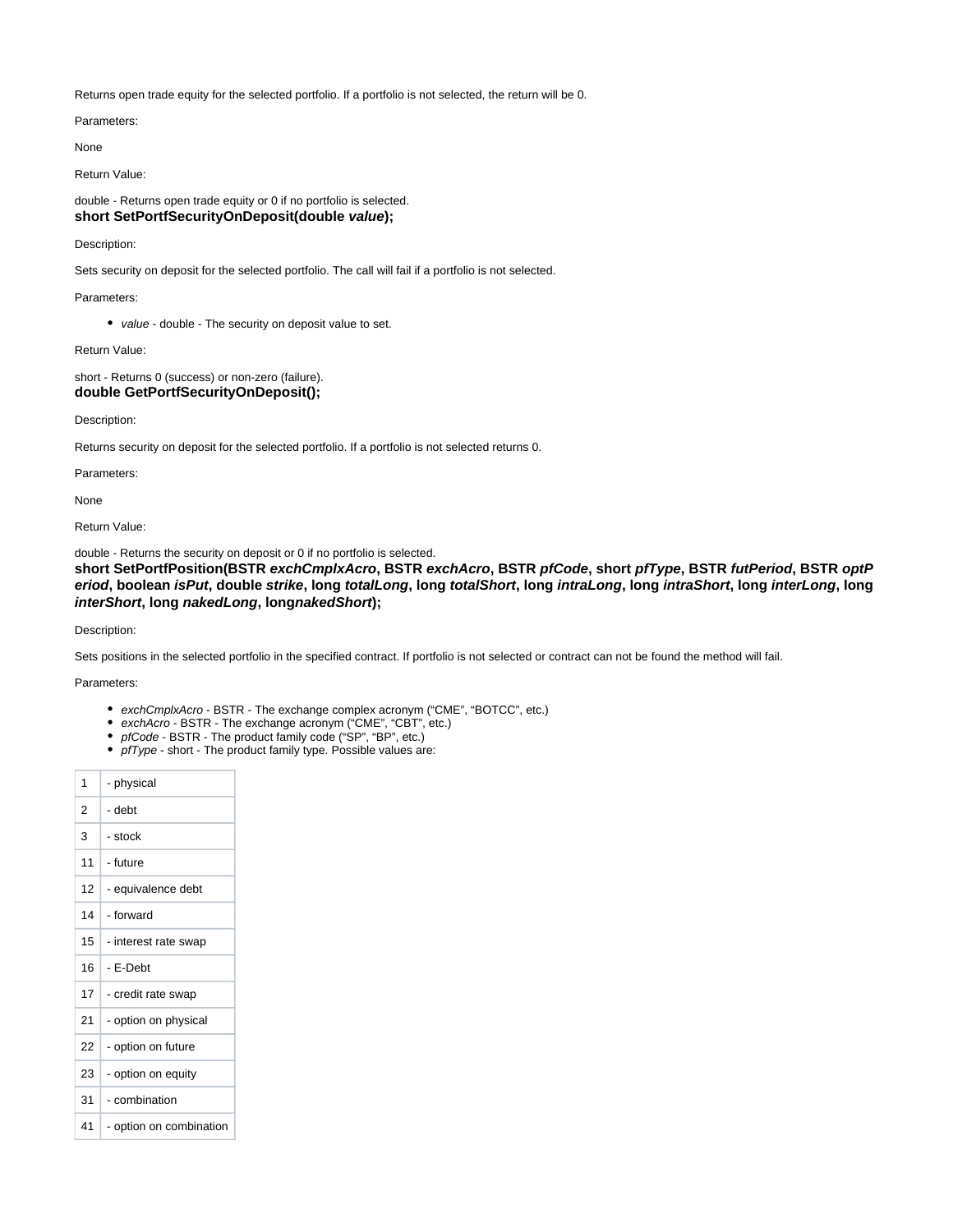- futPeriod BSTR The period code for future contract (period code for the underlying contract for options). Format is usually YYYYMM, there are special cases like weeklies and flexes when some characters are added to this format (for example "200002W3"). For physicals, equity and options on physicals/equity this parameter should be set to "000000".
- optPeriod BSTR The period code for option contract. This parameter and following contract identification parameters are ignored for non-option contracts. Same format as futPeriod.
- *isPut* boolean The put (true) or call (false) flag for options.
- strike double The strike price for options. For CDS products, this is the coupon.
- totalLong long The new value for total long positions. If portfolio is net based this value will be used for calculating net positions (**Net** = totalLong – totalShort)
- totalShort long The new value for total short positions. If portfolio is net based this value will be used for calculating net positions (Net = totalLong – totalShort)
- intraLong long The new value for intra long positions. If portfolio is net based this value is ignored. It is used for calculating number of naked positions (**NakedLong** = totalLong – intraLong - interLong)
- intraShort long The new value for intra short positions. If portfolio is net based this value is ignored. It is used for calculating number of naked positions (**NakedShort** = totalShort – intraShort - interShort)
- $\bullet$  interLong long The new value for inter long positions. If portfolio is net based this value is ignored. It is used for calculating number of naked positions (**NakedLong** = totalLong – intraLong - interLong)
- interShort long The new value for inter short positions. If portfolio is net based this value is ignored. It is used for calculating number of naked positions (**NakedShort** = totalShort – intraShort - interShort)
- nakedLong long The new value for naked long positions. If portfolio is net based this value is ignored.
- nakedShort long The new value in naked short positions. If portfolio is net based this value is ignored.

# Remarks:

If number of positions specified is inconsistent totalLong < intraLong + intraShort or totalShort < intraShort + interShort, then method fails. If a portfolio hasn't been selected, the method will fail.

# Return Value:

# short - Returns 0 (success) or non-zero (failure).

<span id="page-9-0"></span>**short ChangePortfPosition(BSTR exchCmplxAcro, BSTR exchAcro, BSTR pfCode, short pfType, BSTR futPeriod, BSTR**  optPeriod, boolean isPut, double strike, long totalLong, long totalShort, long intraLong, long intraShort, long interLong, **long interShort, long nakedLong, longnakedShort);**

# Description:

Modifies positions in the selected portfolio in the specified contract. If portfolio is not selected or contract can not be found method fails.

# Parameters:

- exchCmplxAcro BSTR The exchange complex acronym ("CME", "BOTCC", etc.)
- exchAcro BSTR The exchange acronym ("CME", "CBT", etc.)
- pfCode BSTR The product family code ("SP", "BP", etc.)
- pfType short The product family type. Possible values are:

| 1  | - physical              |
|----|-------------------------|
| 2  | - debt                  |
| 3  | - stock                 |
| 11 | - future                |
| 12 | - equivalence debt      |
| 14 | - forward               |
| 15 | - interest rate swap    |
| 16 | - E-Debt                |
| 17 | - credit rate swap      |
| 21 | - option on physical    |
| 22 | - option on future      |
| 23 | - option on equity      |
| 31 | - combination           |
| 41 | - option on combination |

- futPeriod BSTR The period code for future contract (period code for the underlying contract for options). Format is usually YYYYMM, there are special cases like weeklies and flexes when some characters are added to this format (for example "200002W3"). For physicals, equity and options on physicals/equity this parameter should be set to "000000".
- optPeriod BSTR The period code for option contract. This parameter and following contract identification parameters are ignored for non-option contracts. Same format as futPeriod.
- isPut boolean The put (true) or call (false) flag for options.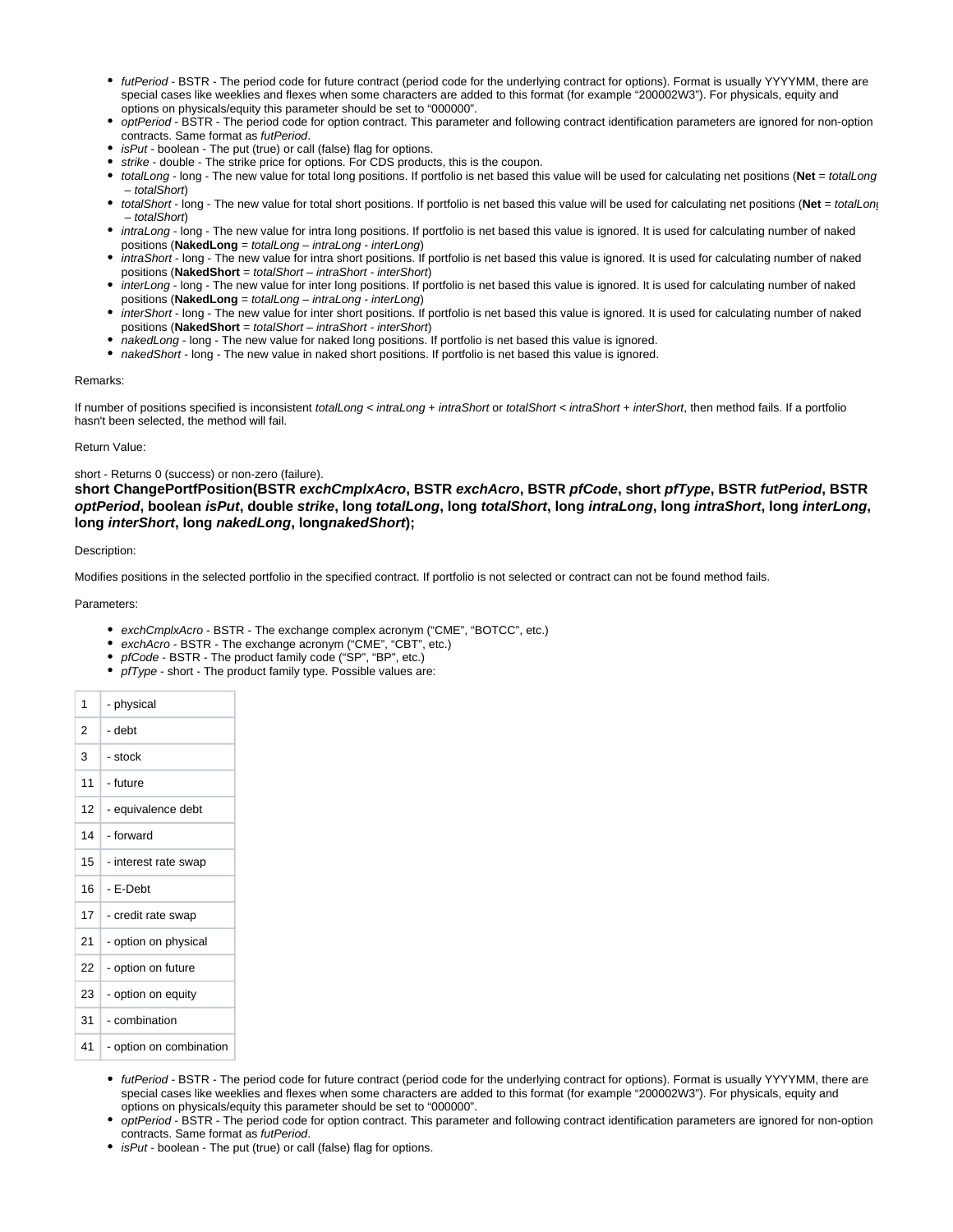- strike double The strike price for options. For CDS products, this is the coupon.
- totalLong long The change in total long positions. If portfolio is net based this value will be used for calculating change in net positions (**Net** = tot alLong – totalShort)
- totalShort long The change in total short positions. If portfolio is net based this value will be used for calculating net positions (**Net** = totalLong totalShort)
- intraLong long The change in intra long positions. If portfolio is net based this value is ignored. It is used for calculating number of naked positions (**NakedLong** = totalLong – intraLong - interLong)
- intraShort long The change in intra short positions. If portfolio is net based this value is ignored. It is used for calculating number of naked positions (**NakedShort** = totalShort – intraShort - interShort)
- interLong long The change in inter long positions. If portfolio is net based this value is ignored. It is used for calculating number of naked positions (**NakedLong** = totalLong – intraLong - interLong)
- interShort long The change in inter short positions. If portfolio is net based this value is ignored. It is used for calculating number of naked positions (**NakedShort** = totalShort – intraShort - interShort)
- nakedLong long The change in naked long. If portfolio is net based this value is ignored.
- nakedShort long The change in naked short. If portfolio is net based this value is ignored.

#### Remarks:

If number of positions specified is inconsistent totalLong < intraLong + intraShort or totalShort < intraShort + interShort, then method fails. If a portfolio hasn't been selected, the method will fail.

# Return Value:

# <span id="page-10-0"></span>short - Returns 0 (success) or non-zero (failure). **short SavePositions(BSTR fileName);**

#### Description:

Saves positions for the selected object into the file, specified by fileName.

#### Parameters:

• fileName - BSTR - The file name of the position file to save.

#### Remarks:

If selected portfolio is not NULL saves only positions for selected portfolio. If selected portfolio is NULL, but selected point in time is not saves positions for all portfolios in the selected point in time. If both selected portfolio and selected point in time are NULL method fails.

#### Return Value:

short - Returns 0 (success) or non-zero (failure). short SaveCDSPositions(BSTR fileName);

#### Description:

Credit editions of SPAN only. Saves CDS positions for the selected object in to the file specified by fileName.

#### Parameters:

• fileName - BSTR - The file name of the CDS position file to save.

#### Remarks:

This call is applicable to PC-Credit only. If selected portfolio is not NULL saves only positions for selected portfolio. If selected portfolio is NULL, but selected point in time is not saves positions for all portfolios in the selected point in time. If both selected portfolio and selected point in time are NULL method fails.

# Return Value:

# <span id="page-10-1"></span>short - Returns 0 (success) or non-zero (failure). **short LoadStream(SAFEARRAY(BYTE) data);**

# Description:

Similar to the Load method, this method will load document passed directly in through the data parameter byte array. This method can bypass the need to save a newly constructed document to disk for the sole purpose of loading it in to SPAN.

#### Parameters:

• data - SAFEARRAY(BYTE) - The stream of data representing a SPAN data document, such as a position file, to load in to SPAN.

#### Return Value:

<span id="page-10-2"></span>short - Returns 0 (success) or non-zero (failure).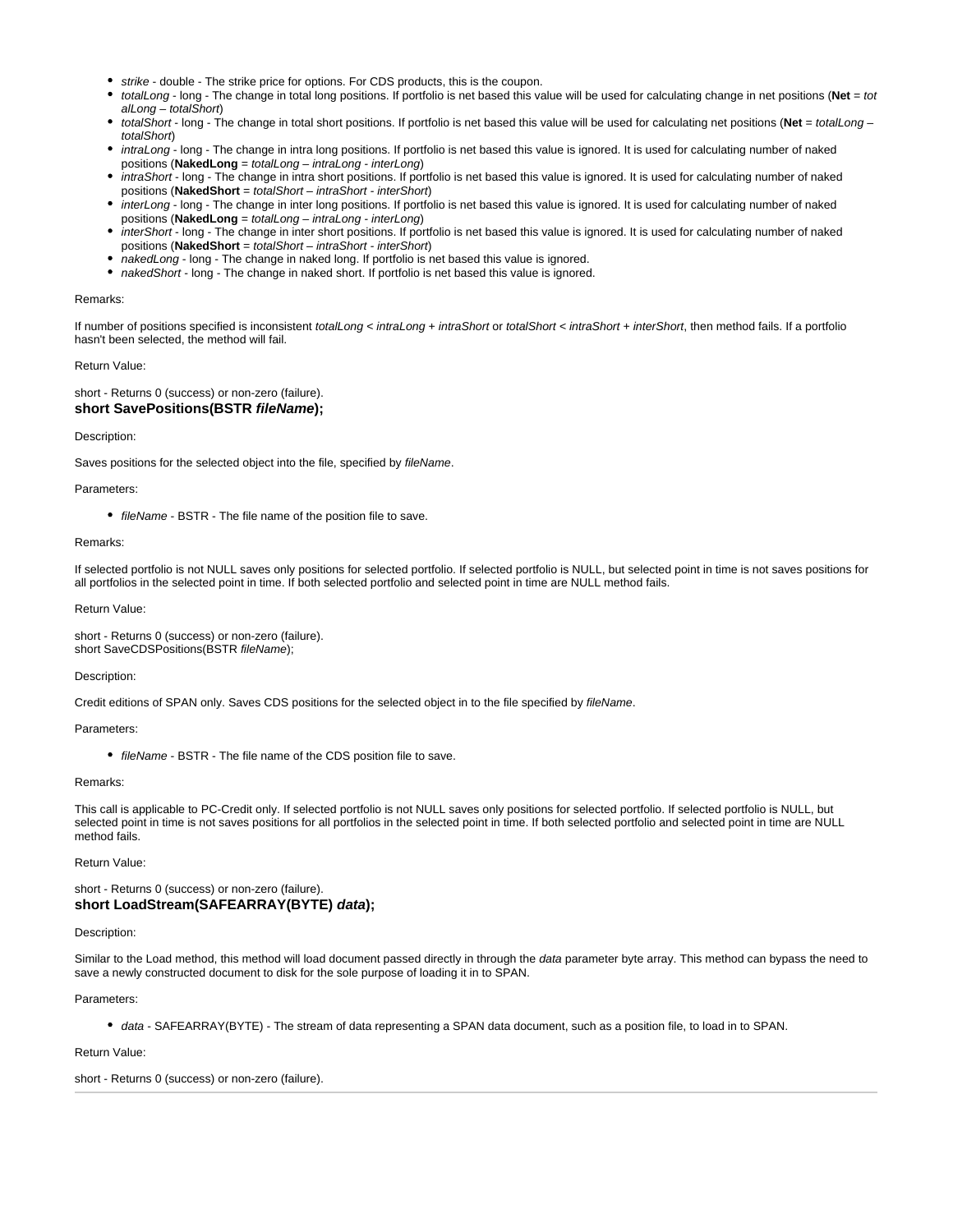# dispinterface ISpanComRM

# **methods:**

# <span id="page-11-0"></span>**short SelectExchangeComplex(BSTR excAcro);**

# Description:

Selects specified exchange complex as current. excAcro is an acronym used to identify exchange complex. A Point In Time should be already selected prior to calling this method. Call to this method automatically resets BFCC and product family selection.

# Parameters:

excAcro - BSTR - The exchange complex to select.

Return Value:

# <span id="page-11-1"></span>short - Returns 0 (success) or non-zero (failure). **short SelectBFCC(BSTR ccCode);**

# Description:

Selects specified BFCC as current. Exchange Complex should be already selected prior to calling this method. Call to this method automatically resets product family selection.

# Parameters:

ccCode - BSTR - The combined commodity code to select.

# Return Value:

# <span id="page-11-2"></span>short - Returns 0 (success) or non-zero (failure). **short SelectProductFamily(BSTR exchCode, BSTR pfCode, short pfType);**

Description:

Selects specified product family as current.

# Parameters:

- exchAcro BSTR The exchange acronym ("CME", "CBT", etc.)
- pfCode BSTR The product family code ("SP", "BP", etc.)
- pfType short The product family type. Possible values are:

| 1                | - physical              |
|------------------|-------------------------|
| 2                | - debt                  |
| 3                | - stock                 |
| 11               | - future                |
| 12 <sup>12</sup> | - equivalence debt      |
| 14               | - forward               |
| 15               | - interest rate swap    |
| 16               | - E-Debt                |
| 17               | - credit rate swap      |
| 21               | - option on physical    |
| 22               | - option on future      |
| 23               | - option on equity      |
| 31               | - combination           |
| 41               | - option on combination |
|                  |                         |

# Remarks:

BFCC should be already selected prior to calling this method.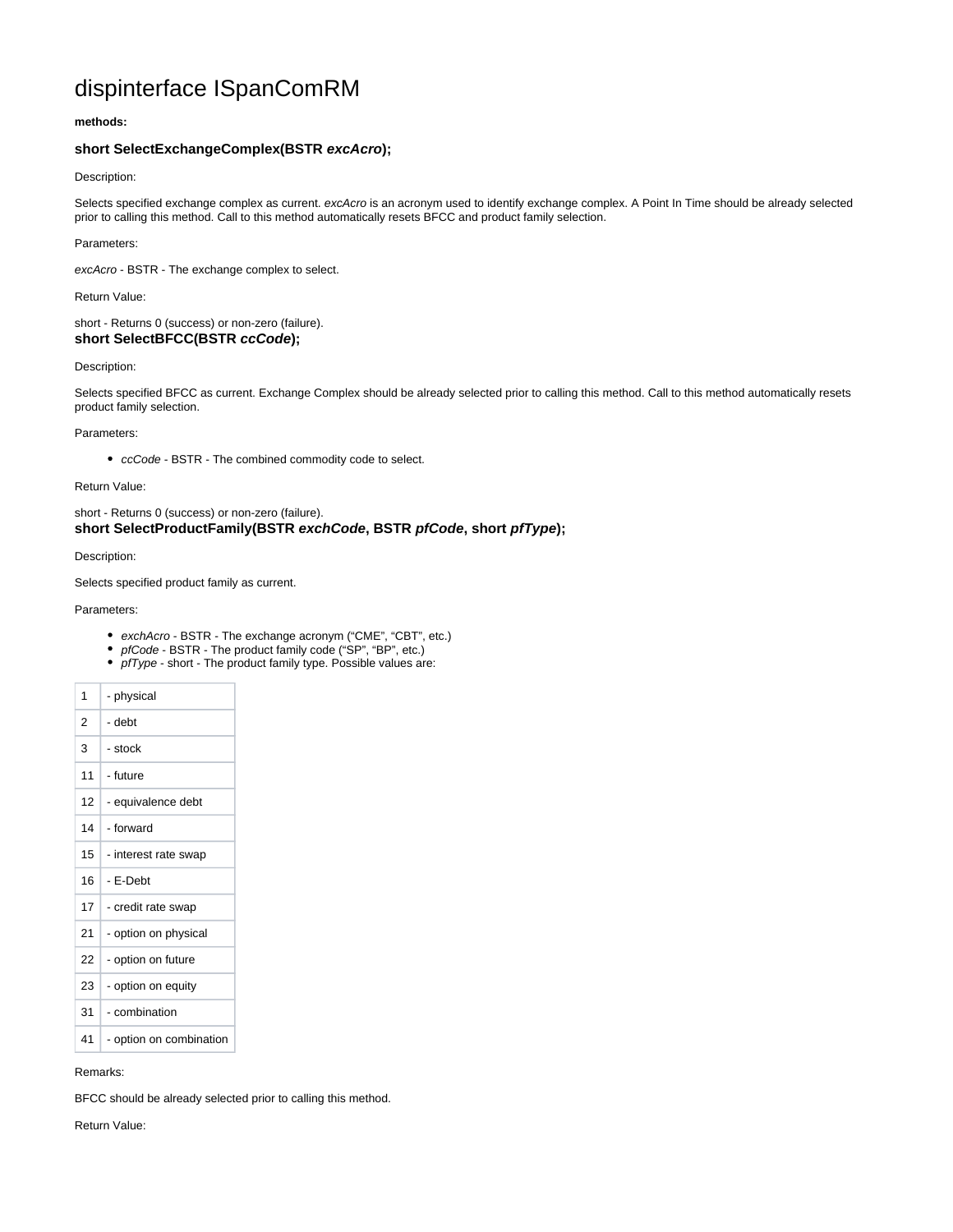# <span id="page-12-0"></span>short - Returns 0 (success) or non-zero (failure). **void ResetExchangeComplex();**

Description:

Sets currently selected exchange complex to NULL (removes selection). Also resets BFCC and Product Family selection.

Parameters:

None

Return Value:

# <span id="page-12-1"></span>None **void ResetBFCC();**

Description:

Sets currently selected BFCC to NULL (removes selection). Also resets Product Family selection.

Parameters:

None

Return Value:

None

# <span id="page-12-2"></span>**void ResetProductFamily();**

Description:

Sets currently selected product family to NULL (removes selection).

Parameters:

None

Return Value:

None

# <span id="page-12-3"></span>**short CalcImpliedVolatility(boolean flatCabVol);**

# Description:

Calculates Implied Volatilities for selected object. It works on the lowest level object already selected (product family, bfcc, exchange complex, point in time). If point in time is not selected it will work on all loaded points in time.

# Parameters:

• flatCabVol - boolean - Indicator to calculate volatility for cabs for option series that have a cab price type.

Return Value:

<span id="page-12-4"></span>short - Returns 0 (success) or non-zero (failure). **short CalcCallPutAverage(boolean outMoney, boolean acceptZero);**

# Description:

Does Call/Put Averaging for selected object. It works on the lowest level object already selected (product family, bfcc, exchange complex, point in time). If point in time is not selected it will work on all loaded points in time.

Parameters:

- $\bullet$  outMoney boolean true means use out-of-money volatility, false means do averaging
- acceptZero boolean true means accept zero volatility as valid, false is the opposite

# Return Value:

<span id="page-12-5"></span>short - Returns 0 (success) or non-zero (failure). **short CalcSeriesVolatility(boolean useZero, double minExpTime, short maxIn, short maxOut, short minAccept);**

# Description:

Calculates Series Level Volatilities for selected object. It works on the lowest level object already selected (product family, bfcc, exchange complex, point in time). If point in time is not selected it will work on all loaded points in time.

# Parameters: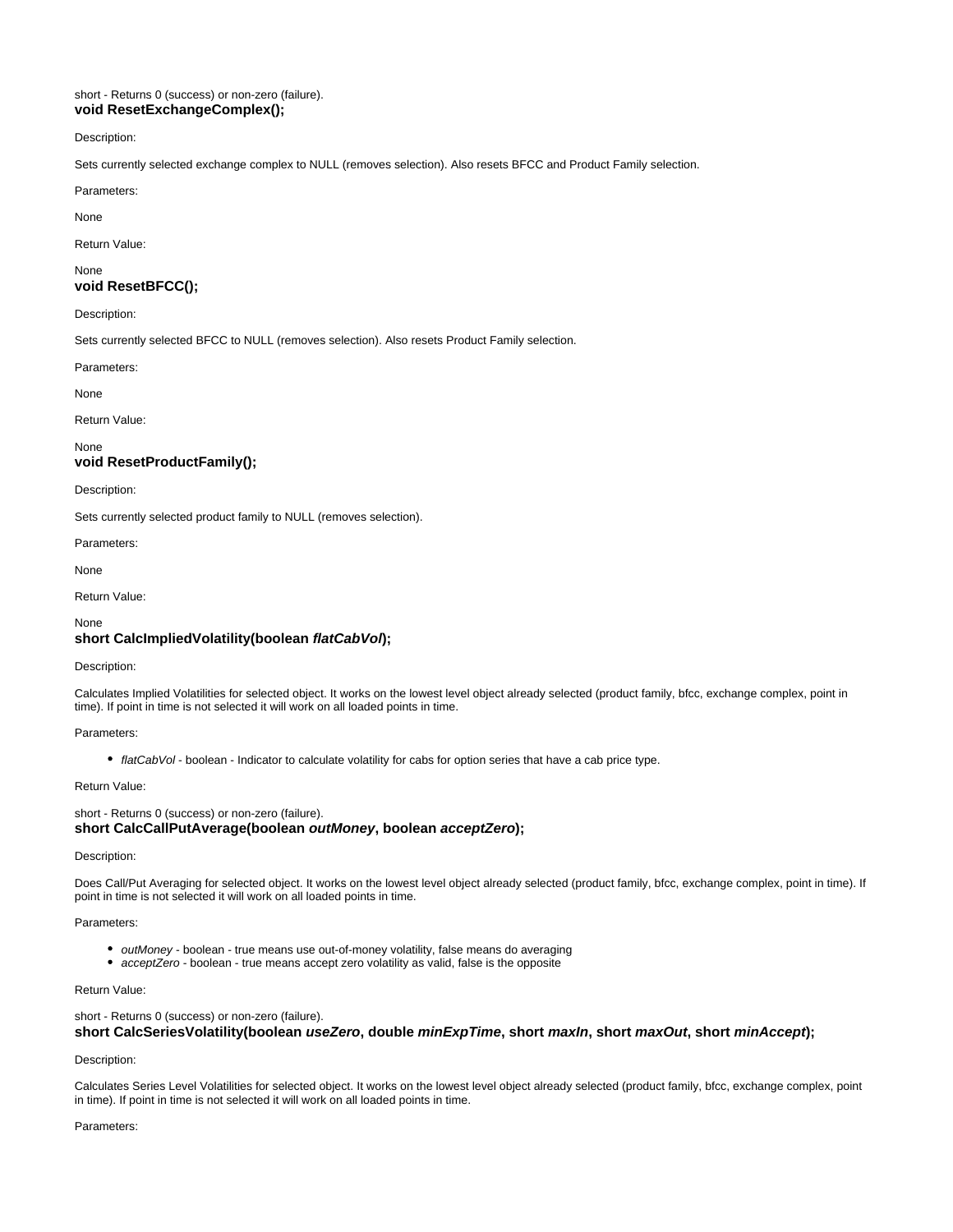- useZero boolean An indication of true means do not filter out zero implied volatilities during calculations, false filter them out.
- minExpTime double The minimum time to expiration in years. Standard value used by most algorithms is 0.0273973 (10 business days).
- maxIn short The number of closest in the money options which volatilities will be used in calculations (1 is standard).
- maxOut short The number of closest out of the money options which volatilities will be used in calculations (3 is standard).
- minAccept short minimum sufficient number of around the money volatilities (5 is standard).

# Return Value:

<span id="page-13-0"></span>short - Returns 0 (success) or non-zero (failure). **short CalcPrice(short meth, boolean resetAll);**

#### Description:

Calculates Theoretical Prices for selected object. It works on the lowest level object already selected (product family, bfcc, exchange complex, point in time). If point in time is not selected it will work on all loaded points in time.

# Parameters:

• meth - boolean - The calculation method code:

| 1 | - Use option/series level volatility |
|---|--------------------------------------|
| 2 | - Use option level volatility only   |
| 3 | - Use series level volatility only   |

resetAll - An indication of true will reset prices for all contracts, false will reset prices only for contracts with undefined price

# Return Value:

# <span id="page-13-1"></span>short - Returns 0 (success) or non-zero (failure). **short CalcRiskArray(short meth, short limitMeth, boolean useTheorPrice);**

#### Description:

Calculates Risk Arrays for selected object. It works on the lowest level object already selected (product family, bfcc, exchange complex, point in time). If point in time is not selected it will work on all loaded points in time.

#### Parameters:

• meth - short - The calculation method code:

| 1              | - Use option/series level volatility |
|----------------|--------------------------------------|
| 2 <sup>1</sup> | - Use option level volatility only   |
| 3              | - Use series level volatility only   |

**·** limitMeth - short - The method of how risk array values will be limited:

| 0 | - Regular limit           |
|---|---------------------------|
| 1 | - Limit Loss Option       |
| 2 | - Limit Gain Option       |
| 3 | - Limit Option            |
| 4 | - Limit Range             |
| 5 | - Limit Loss Option Range |
| 6 | - Limit Gain Option Range |
| 7 | - Limit Option Range      |

• use TheorPrice - boolean - An indication of true means to use theoretical prices.

Return Value:

<span id="page-13-2"></span>short - Returns 0 (success) or non-zero (failure). **void UpdatePrice(double value, short meth);**

Description:

Use this method to Update Prices. It works on the lowest level object already selected (product family, bfcc, exchange complex, point in time). If point in time is not selected it will work on all loaded points in time. It will update price using value and one of the methods below.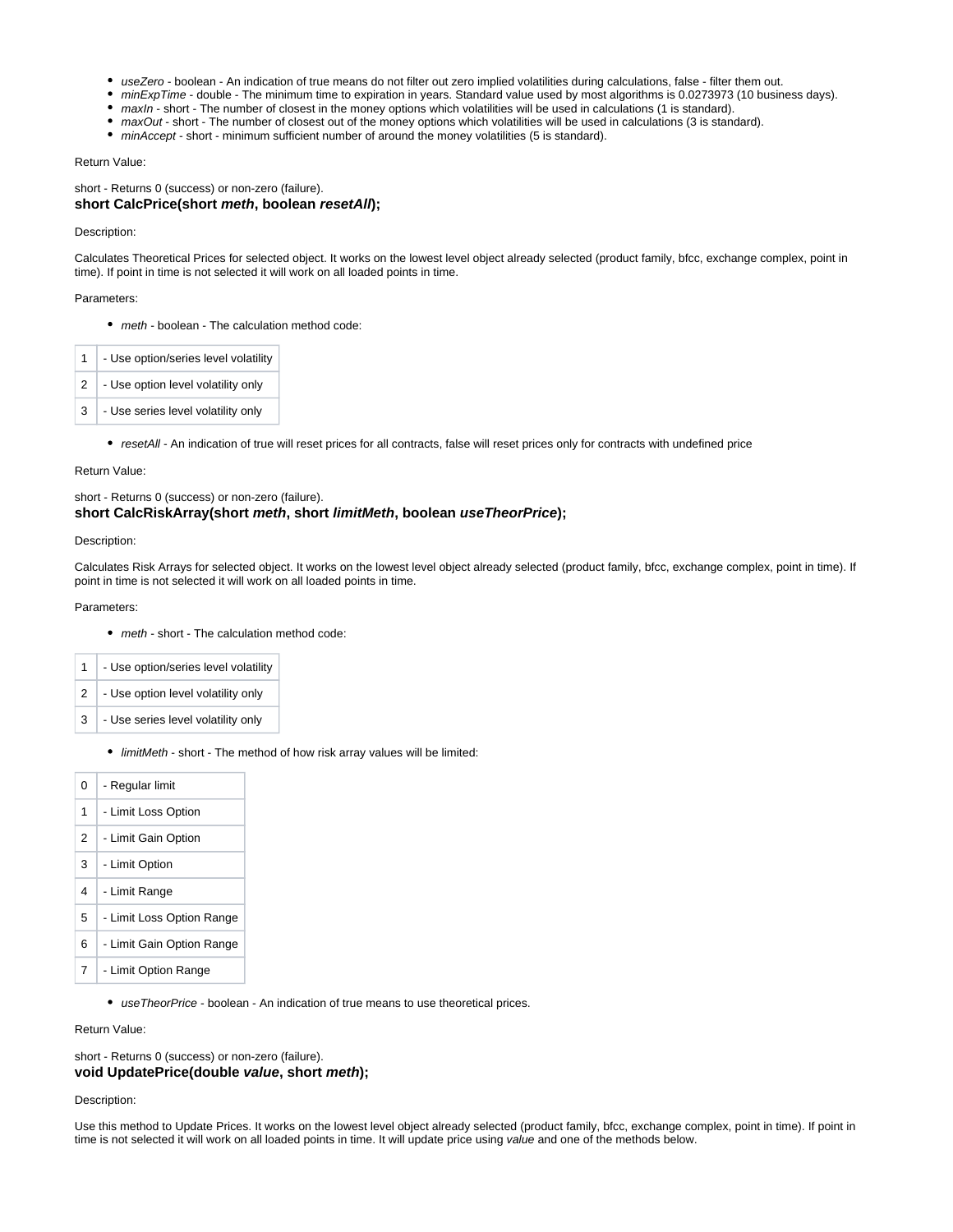### Parameters:

- value double The price value
- meth short The method to use for updating the price. Possible values for meth:

|  | $0$ (SET) - Set price to value.    |
|--|------------------------------------|
|  | 1 (CHG) - Change price by value    |
|  | 2 (PCNT) - Change price by value % |

# Return Value:

None

# <span id="page-14-0"></span>**void UpdateVolatility(double value, short meth);**

# Description:

Use this method to Update Volatilities. It works on the lowest level object already selected (product family, bfcc, exchange complex, point in time). If point in time is not selected it will work on all loaded points in time. It will update volatilities using value and one of the methods below.

# Parameters:

- value double The volatility value
- meth short The method to use for updating the volatility. Possible values for meth:

| 0 | (SET) - Set volatility to value.       |
|---|----------------------------------------|
|   | 1   (CHG) - Change volatility by value |
| 2 | (PCNT) - Change volatility by value %  |

# Return Value:

# <span id="page-14-1"></span>None **void UpdatePriceScan(double value, short meth);**

Description:

Use this method to Update Price Scans. It works on the lowest level object already selected (product family, bfcc, exchange complex, point in time). If point in time is not selected it will work on all loaded points in time. It will update price scans using value and one of the methods below.

#### Parameters:

- value double The price scan value
- meth short The method to use for updating the price scans. Possible values for meth:

| $0$ (SET) - Set price scan to value.    |
|-----------------------------------------|
| 1 (CHG) - Change price scan by value    |
| 2 (PCNT) - Change price scan by value % |

#### Return Value:

None

# <span id="page-14-2"></span>**void UpdateVolScan(double value, short meth);**

# Description:

Use this method to Update Volatility Scans. It works on the lowest level object already selected (product family, bfcc, exchange complex, point in time). If point in time is not selected it will work on all loaded points in time. It will update volatility scans using value and one of the methods below.

#### Parameters:

- value double The volatility scan value
- meth short The method to use for updating the volatility scans. Possible values for meth:

| $\mathbf{0}$ | (SET) - Set volatility scan to value.          |
|--------------|------------------------------------------------|
|              | 1 (CHG) - Change volatility scan by value      |
|              | 2   (PCNT) - Change volatility scan by value % |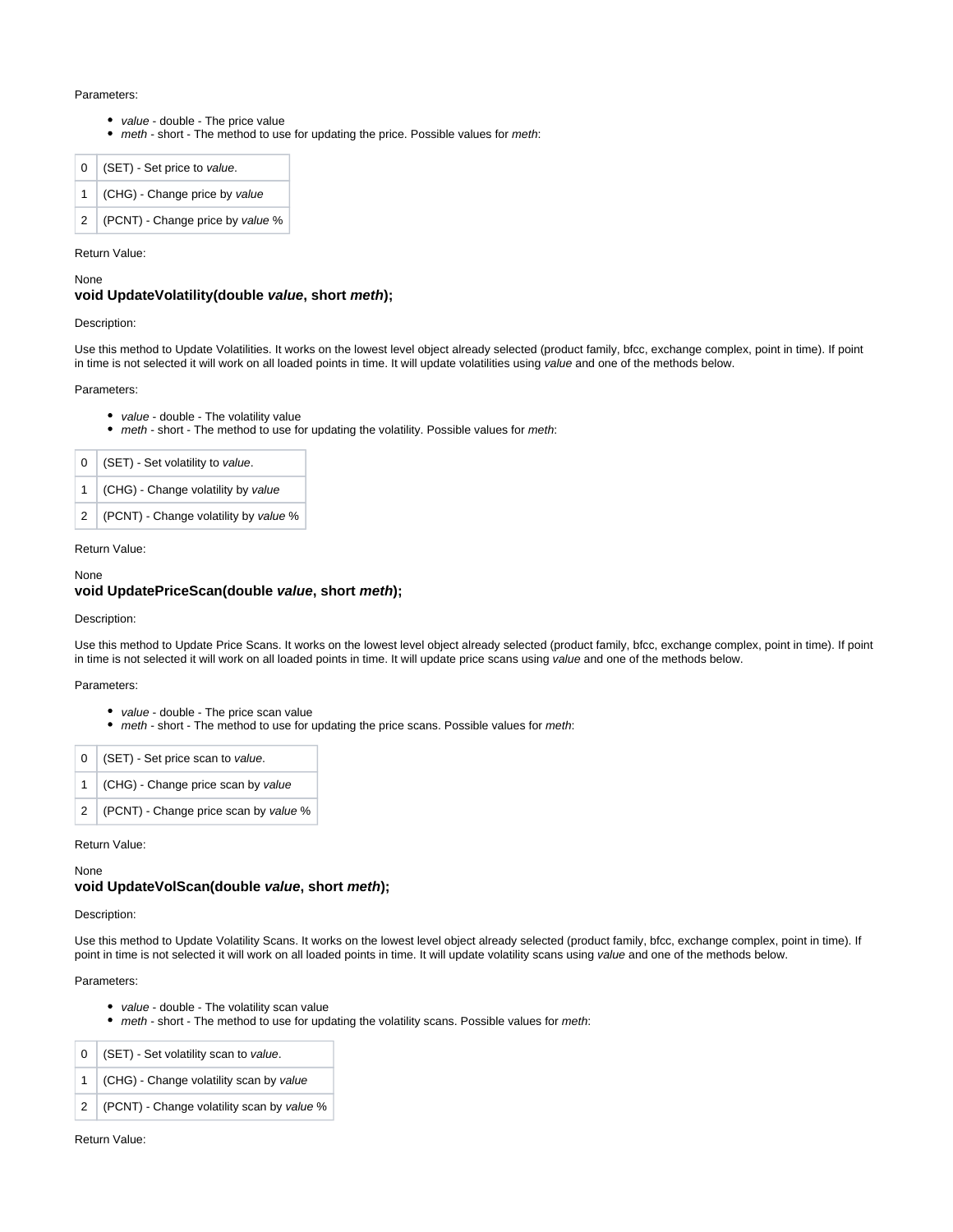# <span id="page-15-0"></span>None **void UpdateRiskFreeRate(double value, short meth);**

# Description:

Use this method to Update Risk-Free Rates. It works on the lowest level object already selected (product family, bfcc, exchange complex, point in time). If point in time is not selected it will work on all loaded points in time. It will update risk free rates using value and one of the methods below.

# Parameters:

- value double The risk free rate value
- meth short The method to use for updating the risk free rates. Possible values for meth:

| $0$ (SET) - Set risk free rate to value.      |
|-----------------------------------------------|
| 1 (CHG) - Change risk free rate by value      |
| 2   (PCNT) - Change risk free rate by value % |

#### Return Value:

# None

# <span id="page-15-1"></span>**void UpdateDividendYield(double value, short meth);**

# Description:

Use this method to Update Dividend Yields. It works on the lowest level object already selected (product family, bfcc, exchange complex, point in time). If point in time is not selected it will work on all loaded points in time. It will update dividend yields using value and one of the methods below.

# Parameters:

- value double The dividend vield value
- meth short The method to use for updating the dividend yields. Possible values for meth:

|  | $0$ (SET) - Set dividend yield to value.    |
|--|---------------------------------------------|
|  | 1 (CHG) - Change dividend yield by value    |
|  | 2 (PCNT) - Change dividend yield by value % |

# Return Value:

# None

# <span id="page-15-2"></span>**void UpdateTimeToExpiration(double value, short meth);**

# Description:

Use this method to Update Times to Expiration. It works on the lowest level object already selected (product family, bfcc, exchange complex, point in time). If point in time is not selected it will work on all loaded points in time. It will update time to expiration using value and one of the methods below.

#### Parameters:

- value double The time to expiration value
- meth short The method to use for updating the times to expiration. Possible values for meth:

| $0$ (SET) - Set time to expiration to value.    |
|-------------------------------------------------|
| 1 (CHG) - Change time to expiration by value    |
| 2 (PCNT) - Change time to expiration by value % |

# Return Value:

# <span id="page-15-3"></span>None

# **short UpdateCDSValue(short valueType, double value, short meth);**

# Description:

Use this method to Update credit default swap values. It works on the lowest level object already selected (product family, bfcc, exchange complex, point in time). If point in time is not selected it will work on all loaded points in time. It will update a credit default swap value using value and one of the methods below.

# Parameters:

• valueType - short - The specific credit default swap shock to update. Possible values for valueType: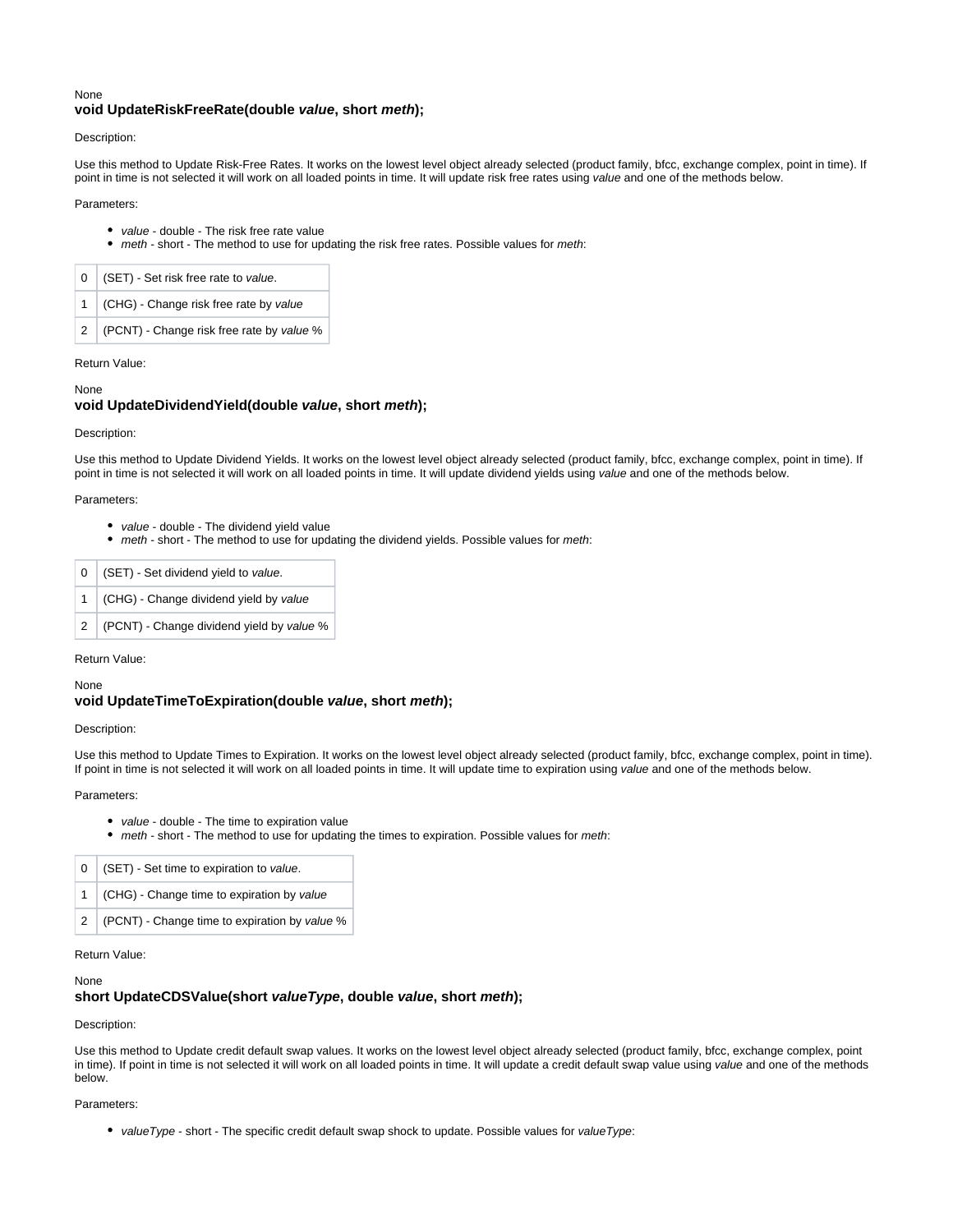- 1 Systematic shock Applies to combined commodity level
- 2 Convergence shock (IG\_COMP) Applies to Exchange Complex level
- 3 Divergence shock (HY\_COMP) Applies to Exchange Complex level
- 5 Sector shock Applies to combined commodity level
	- value double The credit default swap value
	- meth short The method to use for updating the credit default swap values. Possible values for meth:

|  | 1 (CHG) - Change dividend yield by value      |
|--|-----------------------------------------------|
|  | 2   (PCNT) - Change dividend yield by value % |

# Return Value:

<span id="page-16-0"></span>short - Returns 0 (a value was successfully updated) or non-zero (failure). **short SetStartPeriod(BSTR periodCode);**

# Description:

Filters the start period of the selected product family

# Parameters:

- periodCode BSTR The period code can be specified when a product family is selected to filter for period codes of contracts and series. When an empty string is passed, the start period code is cleared. The filter can be used in the following calculate and update methods:
	- CalcImplitedVolitility CalcCallPutAverage
	-
	- $\bullet$ **CalcPrice**
	- CalcGreeks
	- CalcRiskArray
	- UpdatePrice
	- UpdateVolatility • UpdatePriceScan
	-
	- UpdateVolScan
	- UpdateRiskFreeRate • UpdateDividendYield
	- UpdateTimeToExpiration

# Remarks:

A product family must be selected. The start period code will be cleared when a blank string is passed, or if one of the following methods is called: ResetPeriods, SelectPIT, ResetPIT, Delete, SelectExchangeComplex, SelectBFCC, SelectProductFamily, ResetExchangeComplex, ResetBFCC, or ResetProductFamily

# Return Value:

<span id="page-16-1"></span>short - Returns 0 (success) or non-zero (failure - PF not selected). **short SetEndPeriod(BSTR periodCode);**

# Description:

Filters the end period of the selected product family

### Parameters:

- periodCode BSTR The period code can be specified when a product family is selected to filter for period codes of contracts and series. When an empty string is passed, the end period code is cleared. The filter can be used in the following calculate and update methods:
	- CalcImplitedVolitility
	- CalcCallPutAverage
	- CalcPrice
	- CalcGreeks
	- CalcRiskArray
	- UpdatePrice
	- UpdateVolatility
	- UpdatePriceScan
	- UpdateVolScan
	- UpdateRiskFreeRate
	- UpdateDividendYield
	- UpdateTimeToExpiration

# Remarks: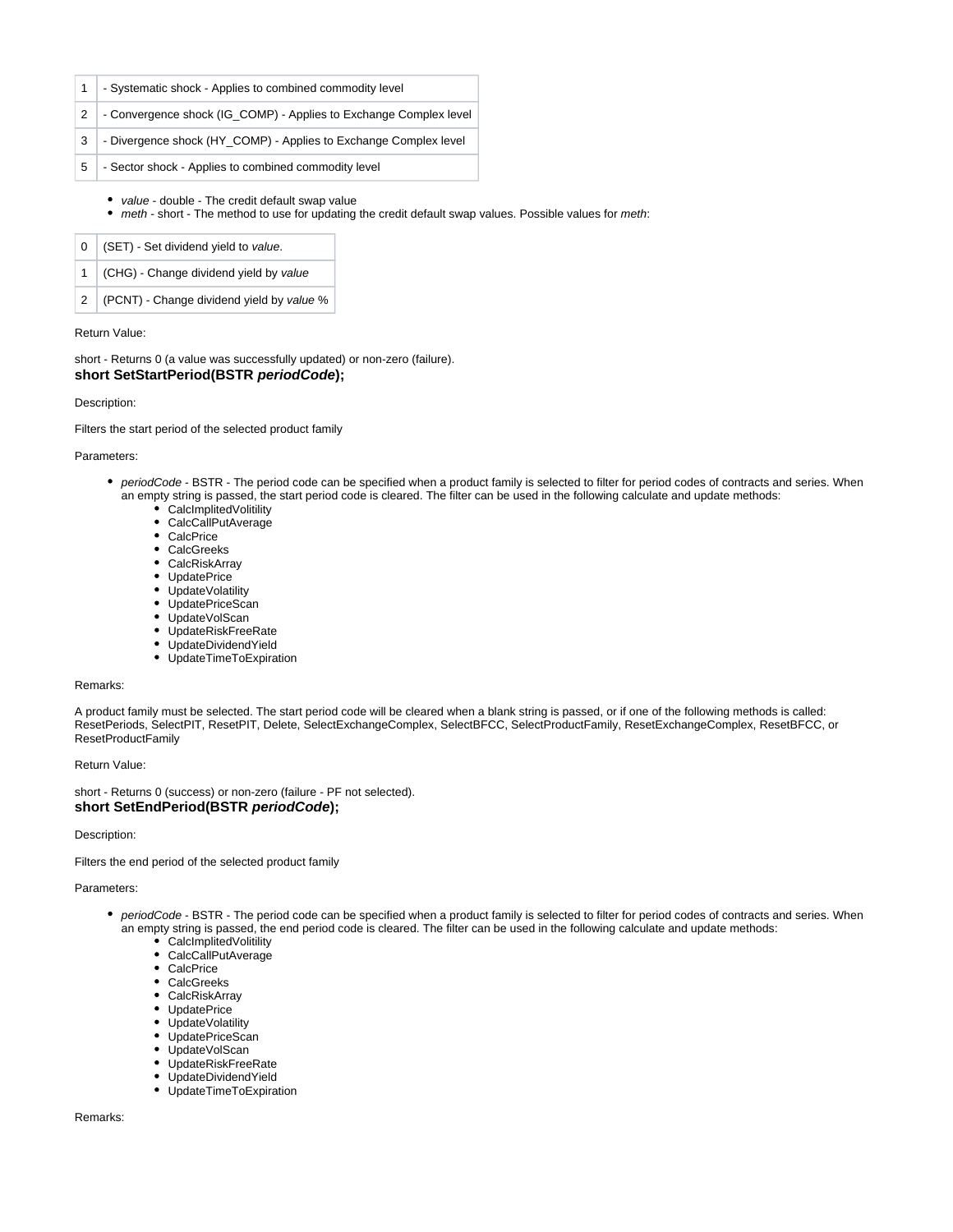A product family must be selected. The end period code will be cleared when a blank string is passed, or if one of the following methods is called: ResetPeriods, SelectPIT, ResetPIT, Delete, SelectExchangeComplex, SelectBFCC, SelectProductFamily, ResetExchangeComplex, ResetBFCC, or ResetProductFamily

Return Value:

short - Returns 0 (success) or non-zero (failure - PF not selected).

# <span id="page-17-0"></span>**void ResetPeriods();**

Description:

Reset the start period and end period filters

Parameters:

None

Return Value:

<span id="page-17-1"></span>None

# **short CopyPIT(BSTR description, BSTR busDate, short isSettle, short isFinal, BSTR busTime);**

# Description:

Use this method to copy Point In Time. This method creates new Point In Time object exactly matching the selected Point In Time. Attributes of the newly created Point In Time will be changed using parameters specified for the method. If Point In Time with these attributes already exists an error will be generated. Point In Time should be selected prior to using this method. If no Point In Time is selected an error will be generated. This method does not affect selected Point In Time.

Parameters:

- description BSTR The description of the point in time (can be blank)
- busDate BSTR The business date has following format: YYYYMMDD (blank ignore)
- isSettle short Settlement indicator: 0 for non-settlement; 1 for settlement; or -1 for no preference on settlement indication.
- *isFinal* short Final flag: 0 for not final; 1 for final; or -1 for no preference.
- busTime BSTR The time of the point in time formatted as "HHMM" (can also be blank).

# Return Value:

<span id="page-17-2"></span>short - Return value can be 0 (success) or non-zero (failure). **void DoMarketObservation();**

Description:

Calculate a marked to market observation on the currently selected point in time.

Parameters:

None

Return Value:

None

# <span id="page-17-3"></span>**void ResetMarketPrices();**

Description:

Reset a marked to market observation on the selected point in time.

Parameters:

None

Return Value:

# <span id="page-17-4"></span>None **double GetPortfMTMFut();**

Description:

Returns the marked to market future position on the selected portfolio.

Parameters:

None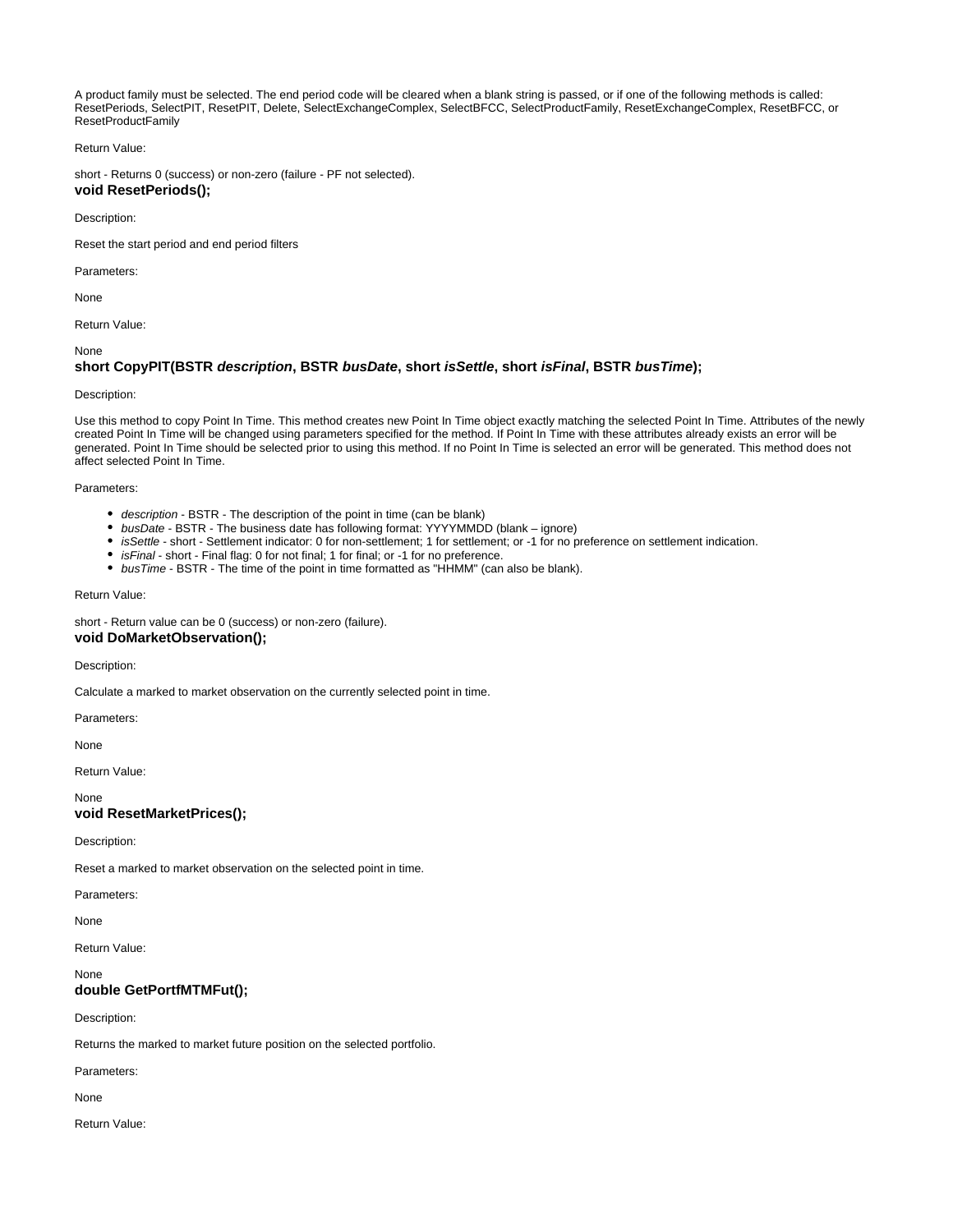# <span id="page-18-0"></span>double - the marked to market future position, or 0 if a portfolio is not selected **double GetPortfMTMPrem();**

Description:

Returns the marked to market amount for premium style positions on the selected portfolio.

Parameters:

None

# Return Value:

<span id="page-18-1"></span>double - the marked to market option premium, or 0 if a portfolio is not selected **double GetPortfMTMTFut();**

Description:

Returns the marked to market future style open trades on the selected portfolio.

Parameters:

None

Return Value:

<span id="page-18-2"></span>double - the marked to market future trade, or 0 if a portfolio is not selected **double GetPortfMTMTPrem();**

Description:

Returns the marked to market amount for premium style open trades on the selected portfolio.

Parameters:

None

Return Value:

<span id="page-18-3"></span>double - the marked to market option premium trade, or 0 if a portfolio is not selected **double GetPortfUnrealizedPL();**

Description:

Returns the unrealized P/L for the selected portfolio.

Parameters:

None

Return Value:

<span id="page-18-4"></span>double - the unrealized P/L, or 0 if a portfolio is not selected **double GetPortfRealizedPLOpen();**

Description:

Returns the realized P/L on open trades for the selected portfolio.

Parameters:

None

Return Value:

<span id="page-18-5"></span>double - the realized open P/L, or 0 if a portfolio is not selected **double GetPortfRealizedPLLiq();**

Description:

Returns the realized P/L for liquid dated trades on the selected portfolio.

Parameters:

None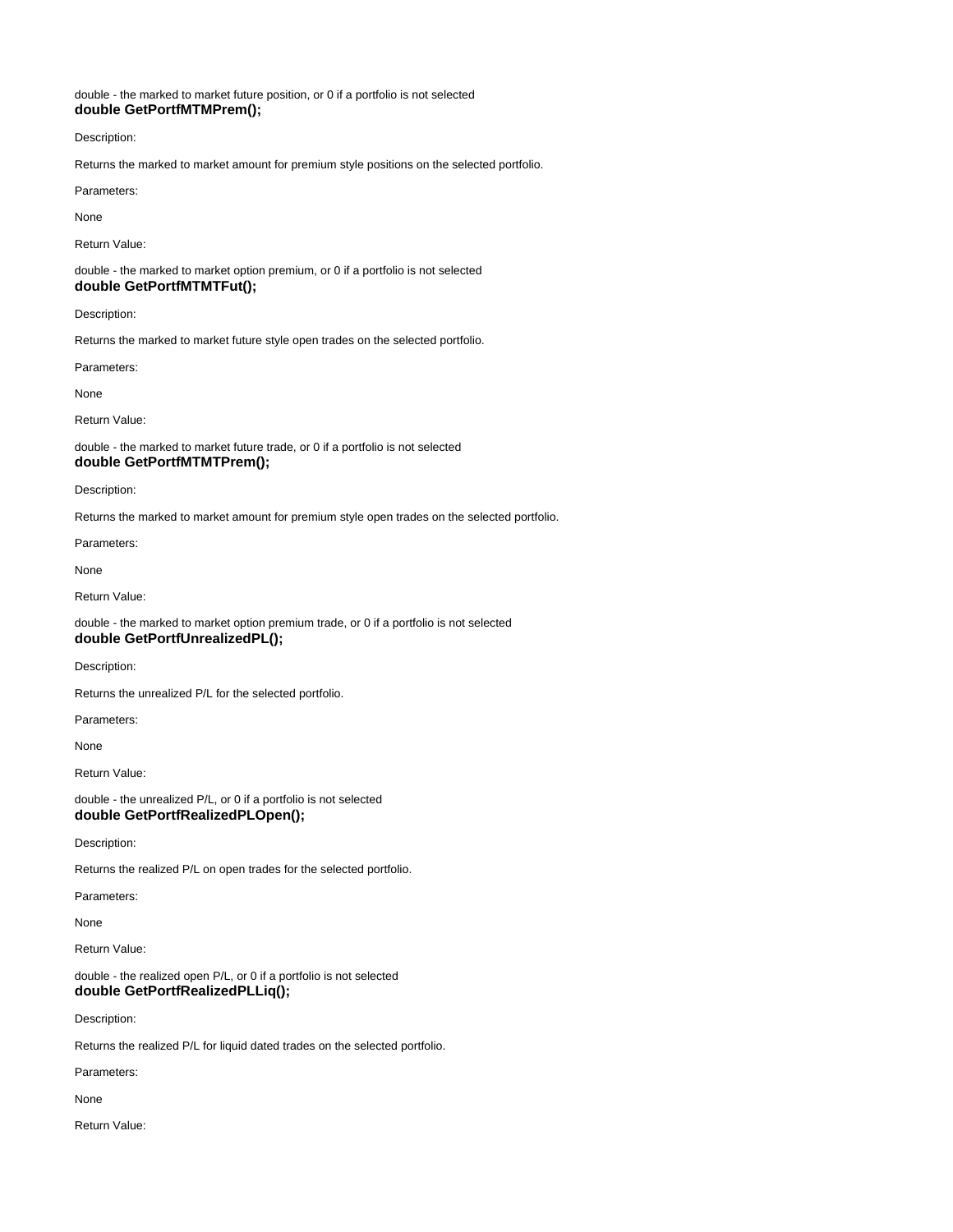# <span id="page-19-0"></span>double - the realized P/L liquidity, or 0 if a portfolio is not selected **short SaveRegistryTo(BSTR fileName);**

# Description:

Saves the trade registry to a specified location.

# Parameters:

• fileName - BSTR - the name of the file to save the trade registry.

# Return Value:

<span id="page-19-1"></span>short - Return value can be 0 (success) or non-zero (failure). **short ApplyWhatIf(BSTR fileName, boolean doCalc);**

# Description:

Use this method to apply what-if scenario stored in the XML file fileName to the selected Point In Time. If Point In Time is not selected or file is not found, has incorrect format or is empty an error will be generated. Typical sequence of actions before using this command would include creation of a copy of a particular Point In Time. What-if scenario is applied to this copy:

- SelectPIT
- CopyPIT
- SelectPIT
- ApplyWhatIf

#### Parameters:

- fileName BSTR The fully specified path name of the what-if scenario XML file to load.
- doCalc boolean When set to true following actions are performed on the selected PointInTime after applying what-if scenario:  $\bullet$ 
	- CalcPrice
	- $\bullet$ **CalcRiskArray**
	- Calculate

# Return Value:

short - Return value can be 0 (success) or non-zero (failure).

# <span id="page-19-2"></span>**short CalcValues();**

# Description:

Calculate margin requirement. It works on the lowest level object already selected (portfolio or point in time). If point in time is not selected it will work on all loaded points in time.

#### Parameters:

None

Return Value:

<span id="page-19-3"></span>short - Return value can be 0 (success) or non-zero (failure). **short CalcGreeks(short meth);**

# Description:

Calculate greeks. It works on the lowest level object already selected (product family, bfcc, exchange complex, point in time). If point in time is not selected it will work on all loaded points in time.

# Parameters:

• meth - short - The calculation method code:

| $\mathbf{1}$ | - Use option/series level volatility |
|--------------|--------------------------------------|
| 2            | - Use option level volatility only   |
| 3            | - Use series level volatility only   |

Return Value:

<span id="page-19-4"></span>short - Return value can be 0 (success) or non-zero (failure). **short ReplicateBasePrices();**

Description: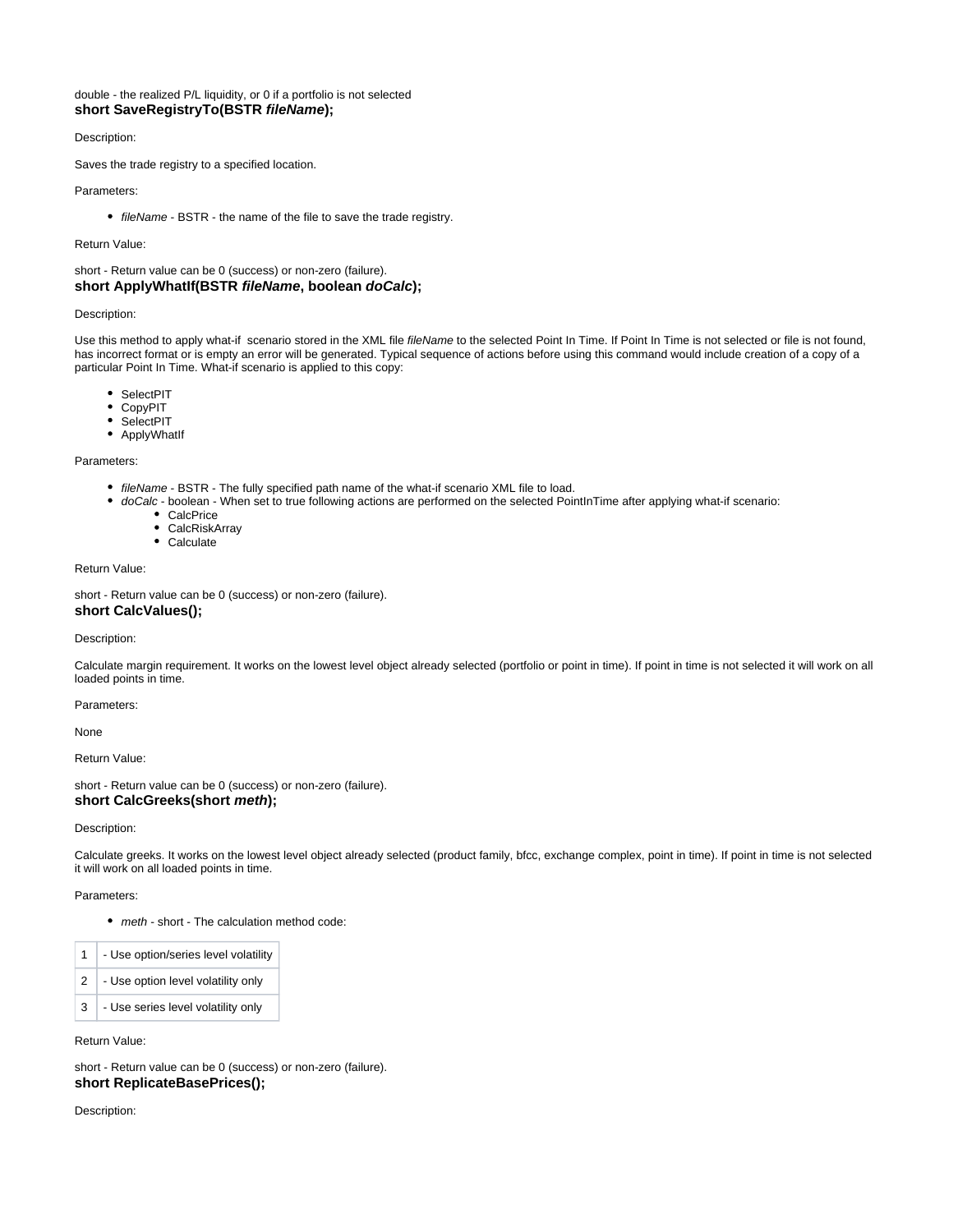Replicate base prices. It works on the lowest level object already selected (exchange complex or point in time). If neither an exchange complex nor a point in time is selected, the call will fail.

Parameters:

None

Return Value:

<span id="page-20-0"></span>short - Return value can be 0 (success) or non-zero (failure). **short ApplyVolatilitySkew(short meth);**

# Description:

Skew volitility curve folowing a particular skew method. It works on the lowest level object already selected (exchange complex or point in time). If neither an exchange complex nor a point in time is selected, the call will fail.

# Parameters:

• meth - short - The skew method code:

| 0 | - Shifts the curve horizontally only                                                               |
|---|----------------------------------------------------------------------------------------------------|
|   | - Shifts the curve horizontally, vertical shift by Call/Put                                        |
|   | - Shifts the curve horizontally, vertical shift by closest at the money or the average of Call/Put |

Return Value:

short - Return value can be 0 (success) or non-zero (failure).

<span id="page-20-1"></span>**short PostTrade(BSTR timeStamp, long tradeId, BSTR exchCmplxAcro, BSTR exchAcro, BSTR pfCode, short pfType, BSTR futPeriod, BSTR optPeriod, boolean isPut, double strike, double price, long tradeQty);**

# Description:

Post a trade to the selected portfolio. If a portfolio isn't selected, the call will fail. After a trade is posted to the portfolio, margin will be recalculated.

Parameters:

- timeStamp BSTR The timestamp of the trade in a "YYYYMMDDHHMMSS" format.
- *tradeId* long The trade ID which will be written to the trade register.
- exchCmplxAcro BSTR The exchange complex acronym ("CME", "BOTCC", etc.)
- exchAcro BSTR The exchange acronym ("CME", "CBT", etc.)
- pfCode BSTR The product family code ("SP", "BP", etc.)
- pfType short The product family type. Possible values are:

| 2<br>- debt                           |
|---------------------------------------|
| 3<br>- stock                          |
| 11<br>- future                        |
| 12 <sup>2</sup><br>- equivalence debt |
| - forward<br>14                       |
| 15<br>- interest rate swap            |
| 16<br>- E-Debt                        |
| 17<br>- credit rate swap              |
| 21<br>- option on physical            |
| 22<br>- option on future              |
| 23<br>- option on equity              |
| - combination<br>31                   |
| 41<br>- option on combination         |

• futPeriod - BSTR - The period code for future contract (period code for the underlying contract for options). Format is usually YYYYMM, there are special cases like weeklies and flexes when some characters are added to this format (for example "200002W3"). For physicals, equity and options on physicals/equity this parameter should be set to "000000".